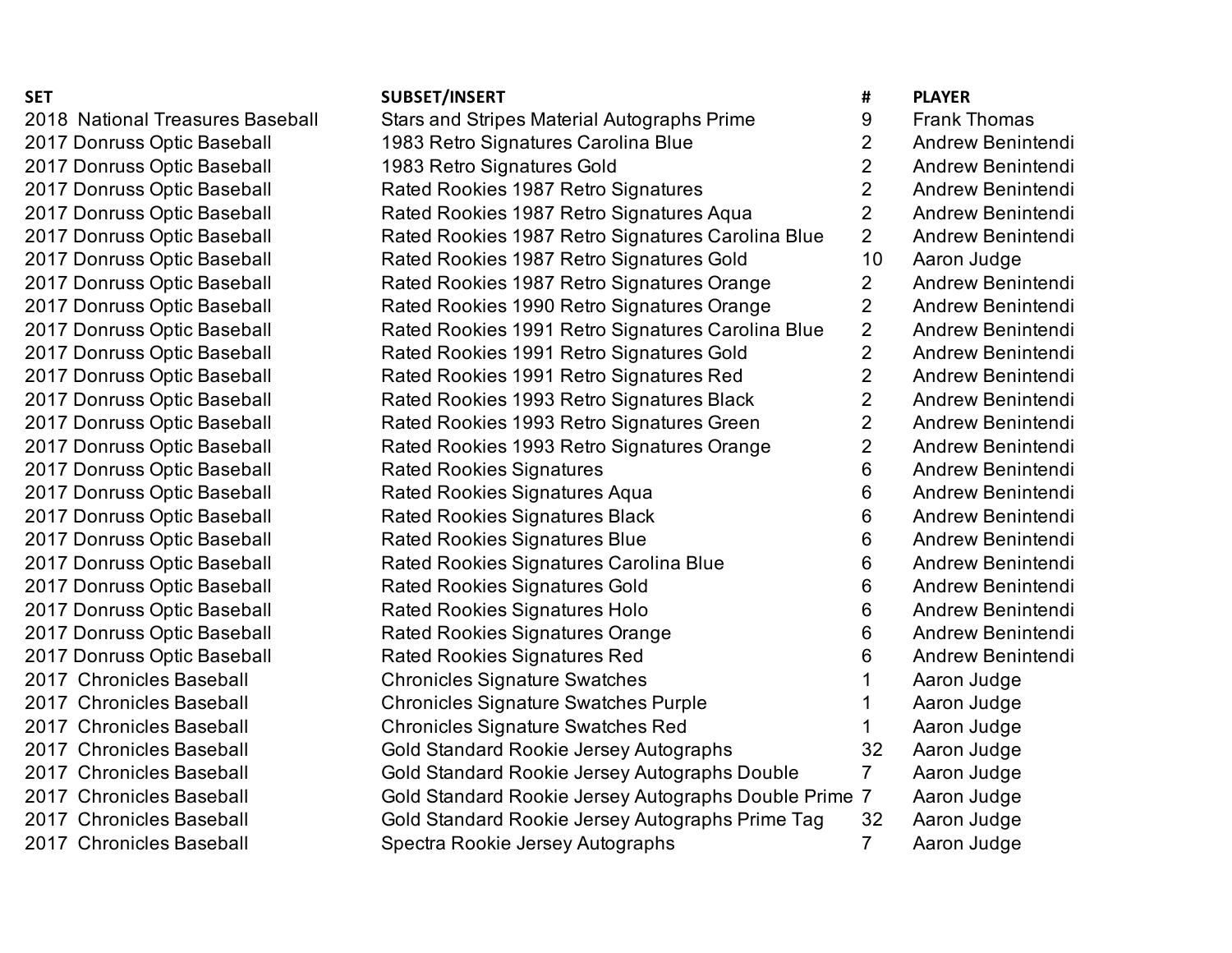|      | 2017 Chronicles Baseball            | Spectra Rookie Jersey Autographs Gold          | $\overline{7}$ | Aaron Judge           |
|------|-------------------------------------|------------------------------------------------|----------------|-----------------------|
|      | 2017 Chronicles Baseball            | Spectra Rookie Jersey Autographs Green         | $\overline{7}$ | Aaron Judge           |
|      | 2017 Chronicles Baseball            | Spectra Rookie Jersey Autographs Neon Blue     | $\overline{7}$ | Aaron Judge           |
|      | 2017 Chronicles Baseball            | Spectra Rookie Jersey Autographs Neon Green    | 7              | Aaron Judge           |
|      | 2017 Chronicles Baseball            | Spectra Rookie Jersey Autographs Pink          | 7              | Aaron Judge           |
|      | 2017 Immaculate Collection Baseball | Immaculate Carbon Material Signatures          | 5              | Corey Seager          |
|      | 2017 Immaculate Collection Baseball | Immaculate Carbon Material Signatures Blue     | 5              | <b>Corey Seager</b>   |
|      | 2017 Immaculate Collection Baseball | Immaculate Carbon Material Signatures Platinum | 5              | Corey Seager          |
|      | 2017 Immaculate Collection Baseball | Immaculate Carbon Signatures Blue              | $\overline{7}$ | Corey Seager          |
|      |                                     |                                                |                | Yoan Moncada          |
|      | 2017 Immaculate Collection Baseball | Immaculate Dual Autographs                     | 5              | Andrew Benintendi     |
|      |                                     |                                                |                | Kyle Seager           |
|      | 2017 Immaculate Collection Baseball | Immaculate Dual Autographs                     | 8              | <b>Corey Seager</b>   |
|      |                                     |                                                |                | Ken Griffey Jr.       |
|      | 2017 Immaculate Collection Baseball | Immaculate Dual Autographs                     | 9              | <b>Edgar Martinez</b> |
|      |                                     |                                                |                | Yoan Moncada          |
|      | 2017 Immaculate Collection Baseball | Immaculate Dual Autographs Blue                | 5              | Andrew Benintendi     |
|      |                                     |                                                |                | Ken Griffey Jr.       |
|      | 2017 Immaculate Collection Baseball | Immaculate Dual Autographs Blue                | 9              | <b>Edgar Martinez</b> |
|      |                                     |                                                |                | <b>Frank Thomas</b>   |
|      | 2017 Immaculate Collection Baseball | Immaculate Dual Autographs Blue                | 14             | Ryne Sandberg         |
|      | 2017 Immaculate Collection Baseball | Immaculate Material Signatures                 | 8              | Reggie Jackson        |
| 2017 | Immaculate Collection Baseball      | Immaculate Material Signatures                 | 16             | <b>Corey Seager</b>   |
|      | 2017 Immaculate Collection Baseball | Immaculate Signatures                          | 6              | Corey Seager          |
|      | 2017 Immaculate Collection Baseball | Immaculate Signatures                          | 16             | Ken Griffey Jr.       |
|      | 2017 Immaculate Collection Baseball | Immaculate Signatures Blue                     | 6              | <b>Corey Seager</b>   |
| 2017 | Immaculate Collection Baseball      | Immaculate Tweed Weave Signatures              | 37             | Aaron Judge           |
|      | 2017 Immaculate Collection Baseball | Immaculate Tweed Weave Signatures Blue         | 37             | Aaron Judge           |
|      | 2017 National Treasures Baseball    | <b>College Rookie Materials Signatures</b>     | $\overline{2}$ | Andrew Benintendi     |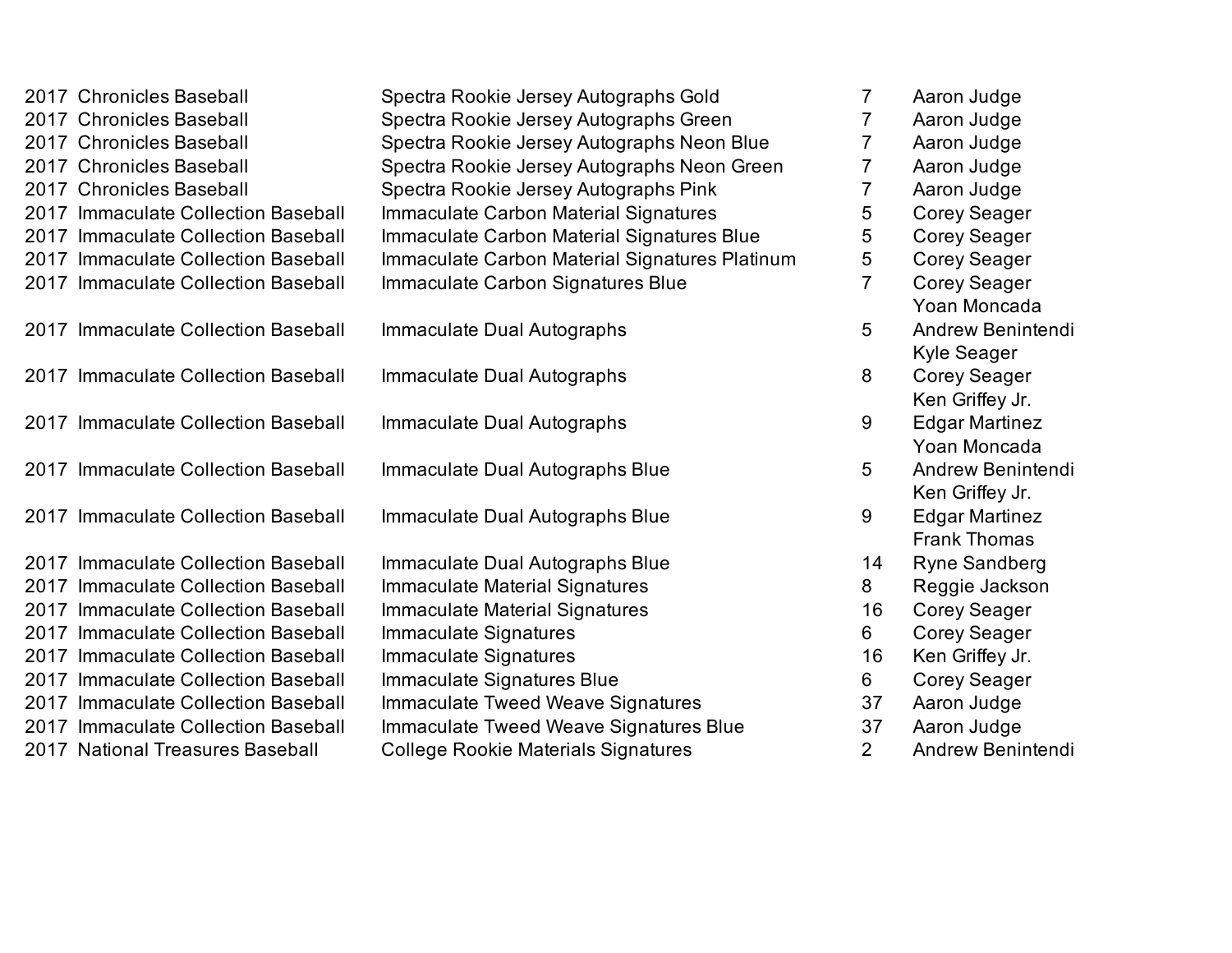| 2017 National Treasures Baseball | <b>College Rookie Materials Signatures Gold</b>            | $\overline{2}$ | Andrew Benintendi       |
|----------------------------------|------------------------------------------------------------|----------------|-------------------------|
| 2017 National Treasures Baseball | College Rookie Materials Signatures Holo Gold              | $\overline{2}$ | Andrew Benintendi       |
| 2017 National Treasures Baseball | College Rookie Materials Signatures Holo Silver            | $\overline{2}$ | Andrew Benintendi       |
| 2017 National Treasures Baseball | College Rookie Materials Signatures Platinum               | $\overline{2}$ | Andrew Benintendi       |
| 2017 National Treasures Baseball | College Rookie Materials Signatures Printing Plate Black 2 |                | Andrew Benintendi       |
| 2017 National Treasures Baseball | College Rookie Materials Sigs Printing Plate Magenta       | $2^{\circ}$    | Andrew Benintendi       |
| 2017 National Treasures Baseball | <b>Hometown Heroes</b>                                     | 46             | Andrew Benintendi       |
| 2017 National Treasures Baseball | <b>Hometown Heroes</b>                                     | 20             | <b>Corey Seager</b>     |
|                                  |                                                            |                | Nolan Ryan              |
| 2017 National Treasures Baseball | NT Signature Dual Material Booklet                         | $\overline{4}$ | <b>Steve Carlton</b>    |
|                                  |                                                            |                | <b>Frank Thomas</b>     |
| 2017 National Treasures Baseball | NT Signature Dual Material Booklet                         | 9              | <b>Ryne Sandberg</b>    |
|                                  |                                                            |                | <b>Trea Turner</b>      |
| 2017 National Treasures Baseball | NT Signature Dual Material Booklet                         | $\overline{7}$ | <b>Corey Seager</b>     |
|                                  |                                                            |                | Bo Jackson              |
| 2017 National Treasures Baseball | NT Signature Dual Material Booklet                         | 8              | Nolan Ryan              |
|                                  |                                                            |                | <b>Frank Thomas</b>     |
| 2017 National Treasures Baseball | NT Signature Dual Material Booklet Holo Gold               | 9              | <b>Ryne Sandberg</b>    |
|                                  |                                                            |                | <b>Carlos Gonzalez</b>  |
| 2017 National Treasures Baseball | NT Signature Dual Material Booklet Holo Gold               | $\mathbf 1$    | <b>Andrew McCutchen</b> |
|                                  |                                                            |                | Nolan Ryan              |
| 2017 National Treasures Baseball | NT Signature Dual Material Booklet Holo Gold               | $\overline{4}$ | <b>Steve Carlton</b>    |
|                                  |                                                            |                | <b>Trea Turner</b>      |
| 2017 National Treasures Baseball | NT Signature Dual Material Booklet Holo Gold               | $\overline{7}$ | <b>Corey Seager</b>     |
| 2017 National Treasures Baseball | <b>Player's Collection Signatures</b>                      | $\overline{2}$ | Andrew Benintendi       |
| 2017 National Treasures Baseball | <b>Player's Collection Signatures</b>                      | $\overline{7}$ | <b>Corey Seager</b>     |
| 2017 National Treasures Baseball | <b>Player's Collection Signatures</b>                      | 37             | <b>Tim Tebow</b>        |
| 2017 National Treasures Baseball | <b>Player's Collection Signatures Platinum</b>             | $\overline{2}$ | Andrew Benintendi       |
| 2017 National Treasures Baseball | <b>Player's Collection Signatures Prime</b>                | $\overline{7}$ | <b>Corey Seager</b>     |
| 2017 National Treasures Baseball | <b>Player's Collection Signatures Prime</b>                | 37             | <b>Tim Tebow</b>        |
| 2017 National Treasures Baseball | Rookie Jersey Signatures Vertical                          | $\overline{4}$ | <b>Cody Bellinger</b>   |
| 2017 National Treasures Baseball | Rookie Jersey Signatures Vertical Holo Gold                | $\overline{4}$ | <b>Cody Bellinger</b>   |
| 2017 National Treasures Baseball | Rookie Jersey Signatures Vertical Holo Silver              | $\overline{4}$ | Cody Bellinger          |
|                                  |                                                            |                |                         |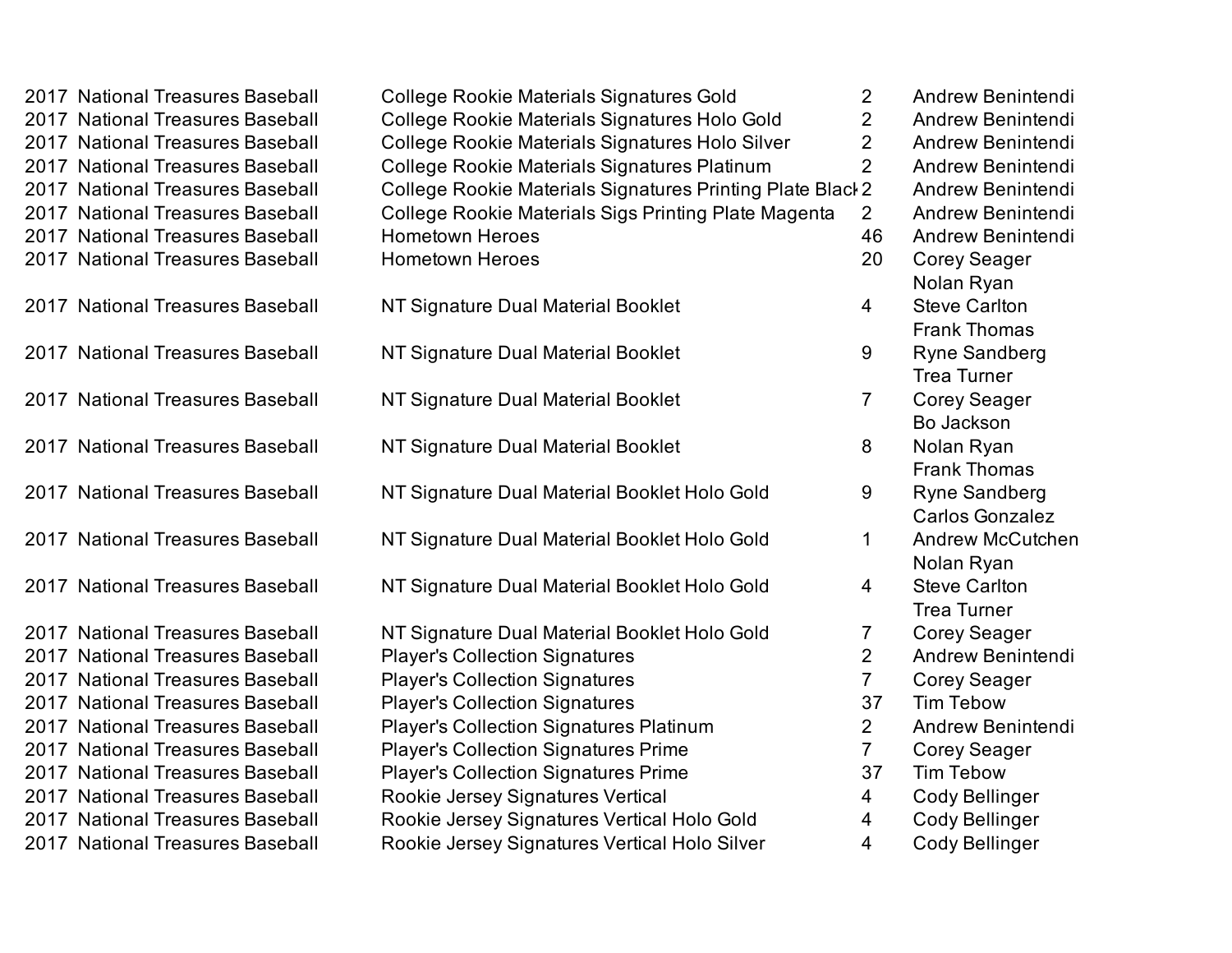2017 National Treasures Baseball Rookie Jersey Signatures Vertical Platinum 4 Cody Bellinger 2017 National Treasures Baseball Rookie Materials Signatures 151 Andrew Benintendi 2017 National Treasures Baseball Rookie Materials Signatures Gold 151 Andrew Benintendi 2017 National Treasures Baseball Rookie Materials Signatures Holo Gold 151 Andrew Benintendi 2017 National Treasures Baseball Rookie Materials Signatures Holo Silver 192 Cody Bellinger 2017 National Treasures Baseball Rookie Materials Signatures Laundry Tag 192 Cody Bellinger 2017 National Treasures Baseball Rookie Materials Signatures Printing Plate Yellow 192 Cody Bellinger 2017 National Treasures Baseball Six Swatch Signatures 49 Corey Seager 2017 National Treasures Baseball Six Swatch Signatures Gold 49 Corey Seager 2017 National Treasures Baseball Six Swatch Signatures Holo Gold 49 Corey Seager 2017 National Treasures Baseball Six Swatch Signatures Holo Silver 49 Corey Seager 2017 National Treasures Baseball Treasured Signatures and the metal of the Seager 2016 Immaculate Collection Baseball Diamond Inscriptions 6 Corey Seager 2016 Immaculate Collection Baseball Diamond Inscriptions Red 6 Corey Seager 2016 Immaculate Collection Baseball Immaculate Marks Red 15 Cal Ripken 2016 Immaculate Collection Baseball Bookie Auto Premium Patch **1988** 5 Corey Seager 2016 National Treasures Baseball Colossal Bat Signatures Purple 16 Corey Seager 2016 National Treasures Baseball Colossal Signatures 16 Corey Seager 2016 National Treasures Baseball Player's Collection Signatures 63 Corey Seager 2016 National Treasures Baseball Bookie Jersey Signatures Vertical 2 Corey Seager 2016 National Treasures Baseball Rookie Materials Signatures 152 Corey Seager 2016 National Treasures Baseball Rookie Materials Signatures Purple 152 Corey Seager 2016 National Treasures Baseball Stars Booklet Material Bat Signatures 37 Yadier Molina 2016 National Treasures Baseball Stars Booklet Material Nickname Signatures 27 Corey Seager 2016 National Treasures Baseball Stars Booklet Material Nickname Signatures 37 Yadier Molina 2016 National Treasures Baseball Stars Booklet Material Stats Signatures 27 Corey Seager 2016 National Treasures Baseball Stars Booklet Material Stats Signatures 37 Yadier Molina 2016 National Treasures Baseball Stars Booklet Materials Signatures 27 Corey Seager 2016 Pantheon Baseball **Access 47** Milestone Scripts **1988** And Allestone Scripts 47 Frank Thomas 2016 Pantheon Baseball **Milestone Scripts Bronze 1988** And Alleman And Alleman And Alleman And Alleman And Alleman A 2016 Pantheon Baseball Milestone Scripts Gold 2 Cal Ripken 2016 Immaculate Collection Baseball Dual Diamond Inscriptions Black 7

Miguel Sano Byung-ho Park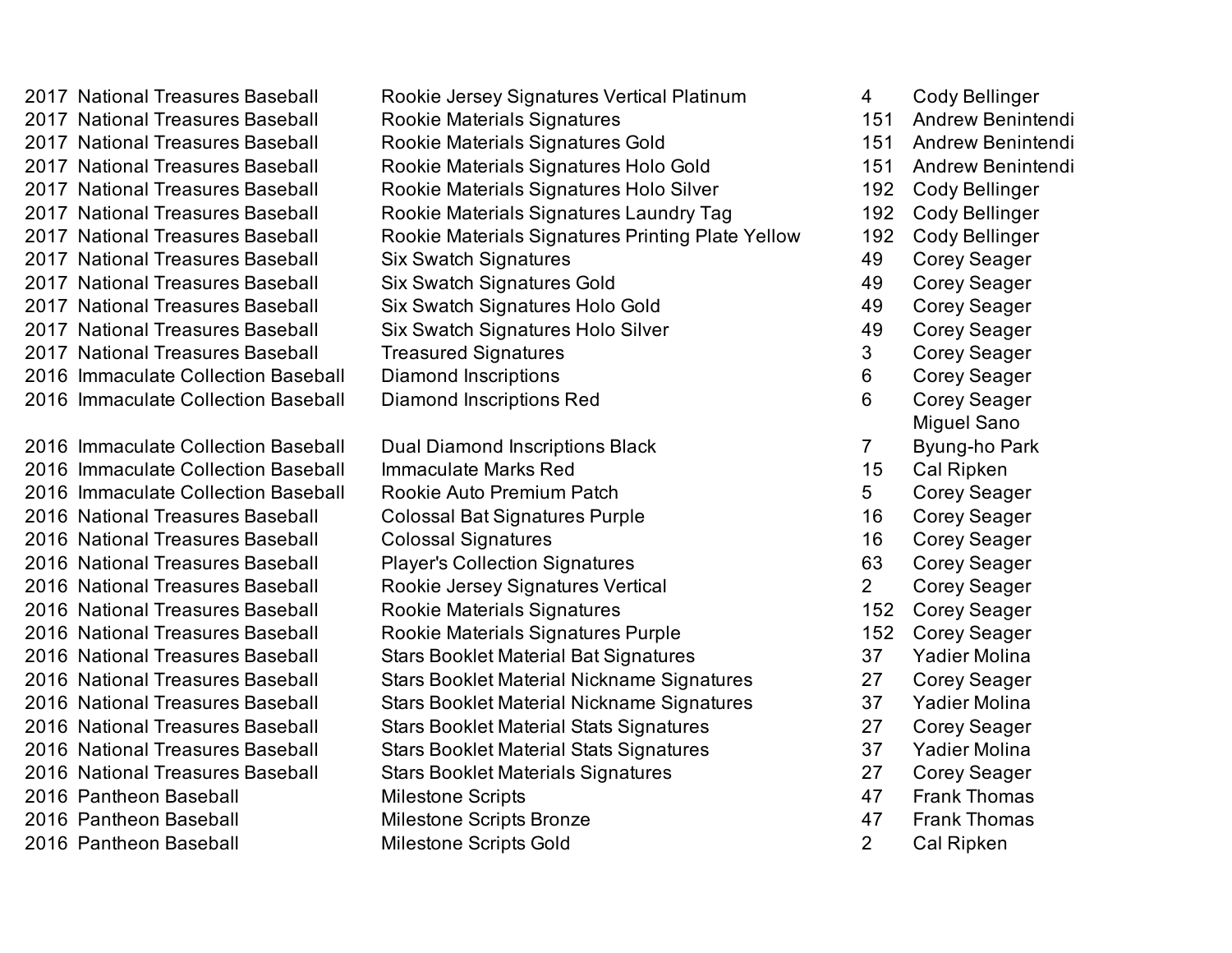2015 Cooperstown Baseball **HOF Induction Signatures 12015** Cooperstown Baseball **HOF Induction Signatures 1201** 2015 Cooperstown Baseball **HOF Induction Signatures Blue Parallel** 9 Cal Ripken 2015 National Treasures Baseball Notable Nickname 31 Pedro Martinez 2013 Hometown Heroes Baseball Bometown Signatures Black and the manny Machado 2013 Pinnacle Baseball **Autographs** Autographs **8** Cal Ripken Jr. 2012 Signature Series Baseball Signatures 42 Miguel Cabrera 2018 Donruss Optic (18-19) Basketball Rated Rookies Signatures 190 Kevin Knox 2018 Donruss Optic (18-19) Basketball Rated Rookies Signatures Blue 165 Vincent Edwards 2018 Donruss Optic (18-19) Basketball Rated Rookies Signatures Blue 190 190 Kevin Knox 2018 Donruss Optic (18-19) Basketball Rated Rookies Signatures Choice 165 Vincent Edwards 2018 Donruss Optic (18-19) Basketball Rated Rookies Signatures Choice 190 Kevin Knox 2018 Donruss Optic (18-19) Basketball Rated Rookies Signatures Choice Black Gold 190 Kevin Knox 2018 Donruss Optic (18-19) Basketball Rated Rookies Signatures Gold 190 Kevin Knox 2018 Donruss Optic (18-19) Basketball Rated Rookies Signatures Gold 165 Vincent Edwards 2018 Donruss Optic (18-19) Basketball Rated Rookies Signatures Gold Vinyl 165 Vincent Edwards 2018 Donruss Optic (18-19) Basketball Rated Rookies Signatures Gold Vinyl 190 Kevin Knox 2018 Donruss Optic (18-19) Basketball Rated Rookies Signatures Green 190 Kevin Knox 2018 Donruss Optic (18-19) Basketball Rated Rookies Signatures Holo 165 Vincent Edwards 2018 Donruss Optic (18-19) Basketball Rated Rookies Signatures Holo 190 Kevin Knox 2018 Absolute (18-19) Basketball Glass 22 Luka Doncic 2018 Absolute (18-19) Basketball Glass 25 Jaren Jackson Jr. 2018 Absolute (18-19) Basketball Glass 19 Damian Lillard 2018 Absolute (18-19) Basketball Glass 23 Trae Young 2018 Absolute (18-19) Basketball Glass 24 Mo Bamba 2018 Absolute (18-19) Basketball Glass 21 Deandre Ayton 2018 Absolute (18-19) Basketball Glass 20 Dirk Nowitzki 2018 Certified (18-19) Basketball 10th Anniversary Mirror Black 10 Kyrie Irving 2018 Crown Royale Basketball Rookie Jersey Autographs 22 Chandler Hutchison 2018 Crown Royale Basketball **Rookie Jersey Autographs Prime** 22 Chandler Hutchison 2016 Pantheon Baseball The Enlightened Ones Scripts 3

Milestone Scripts Gold 47 Frank Thomas Vladimir Guerrero Andre Dawson Tim Raines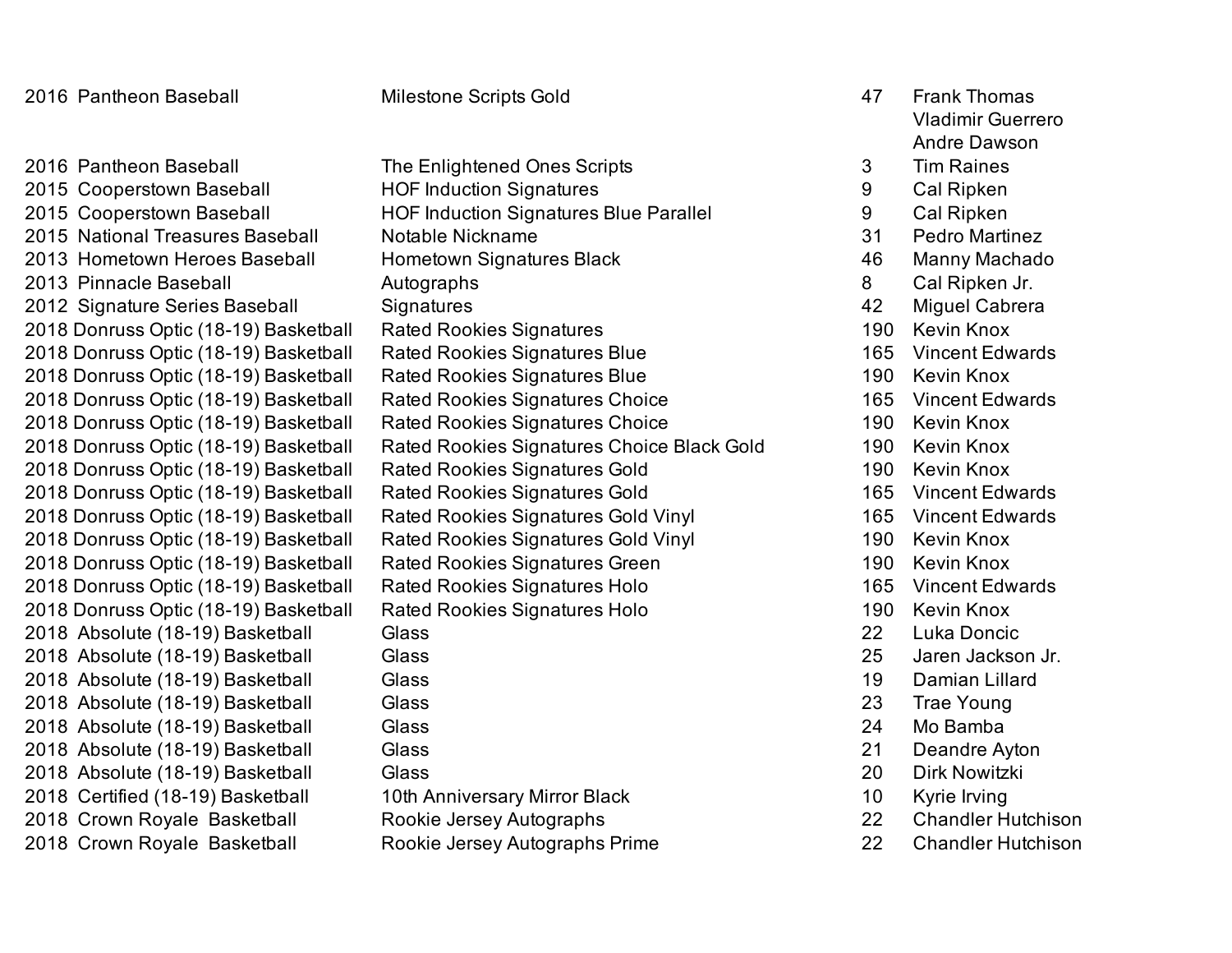2018 Crown Royale Basketball Rookie Jersey Autographs Super Prime 22 Chandler Hutchison 2018 Crown Royale Basketball Rookie Silhouettes 215 Chandler Hutchison 2018 Crown Royale Basketball Rookie Silhouettes Prime 215 Chandler Hutchison 2018 Crown Royale Basketball **Rookie Silhouettes Super Prime** 215 Chandler Hutchison 2018 Dominion (18-19) Basketball Main Exhibit Autographs Platinum **8 Stephen Curry** 2018 Dominion (18-19) Basketball Main Exhibit Legends Autographs 30 Rik Smits 2018 Dominion (18-19) Basketball Main Exhibit Legends Autographs Gold 30 Rik Smits 2018 Dominion (18-19) Basketball Main Exhibit Legends Autographs Platinum 30 Rik Smits 2018 Dominion (18-19) Basketball Main Exhibit Rookie Autographs 27 Chandler Hutchison 2018 Dominion (18-19) Basketball Main Exhibit Rookie Autographs Gold 27 Chandler Hutchison 2018 Dominion (18-19) Basketball Peerless Jersey Autographs 39 Sam Perkins 2018 Dominion (18-19) Basketball Peerless Jersey Autographs Gold 39 Sam Perkins 2018 Dominion (18-19) Basketball Peerless Jersey Autographs Red 39 Sam Perkins 2018 Dominion (18-19) Basketball Rookie Jersey Autographs 164 Chandler Hutchison 2018 Dominion (18-19) Basketball Rookie Jersey Autographs Gold 164 Chandler Hutchison 2018 Dominion (18-19) Basketball Rookie Jersey Autographs Red 164 Chandler Hutchison 2018 Dominion (18-19) Basketball Rookie Jersey Autographs Silver 164 Chandler Hutchison 2018 Contenders (18-19) Basketball Rookie Cracked Ice Ticket 140 Chandler Hutchison 2018 Contenders (18-19) Basketball Rookie Season Ticket Printing Plate Black 129 Mitchell Robinson 2018 Contenders (18-19) Basketball Rookie Season Ticket Printing Plate Cyan 129 Mitchell Robinson 2018 Contenders (18-19) Basketball Rookie Variation Championship Ticket 142 Trae Young 2018 Contenders (18-19) Basketball Rookie Variation Cracked Ice Ticket 129 Mitchell Robinson 2018 Contenders (18-19) Basketball Rookie Variation Cracked Ice Ticket 142 Trae Young 2018 Contenders (18-19) Basketball Rookie Variation Ticket 129 Mitchell Robinson 2018 Contenders (18-19) Basketball Rookie Variation Season Ticket 129 Mitchell Robinson 2018 Contenders (18-19) Basketball Rookie Variation Season Ticket Premium Edition 129 Mitchell Robinson 2018 Contenders (18-19) Basketball Rookie Variation Season Ticket Premium Edition 136 Vincent Edwards 2018 Contenders (18-19) Basketball Rookie Variation Season Ticket Premium Edition 142 Trae Young 2018 Contenders (18-19) Basketball Rookie Variation Season Ticket Premium Edition Gold 142 Trae Young 2018 Contenders (18-19) Basketball Rookie Variation Season Ticket Premium Edition Gold 129 Mitchell Robinson 2018 Contenders (18-19) Basketball Rookie Variation Season Ticket Printing Plate Black 129 Mitchell Robinson 2018 Contenders (18-19) Basketball Rookie Variation Season Ticket Printing Plate Cyan 129 Mitchell Robinson 2018 Contenders (18-19) Basketball Rookie Variation Season Ticket Printing Plate Magenta 129 Mitchell Robinson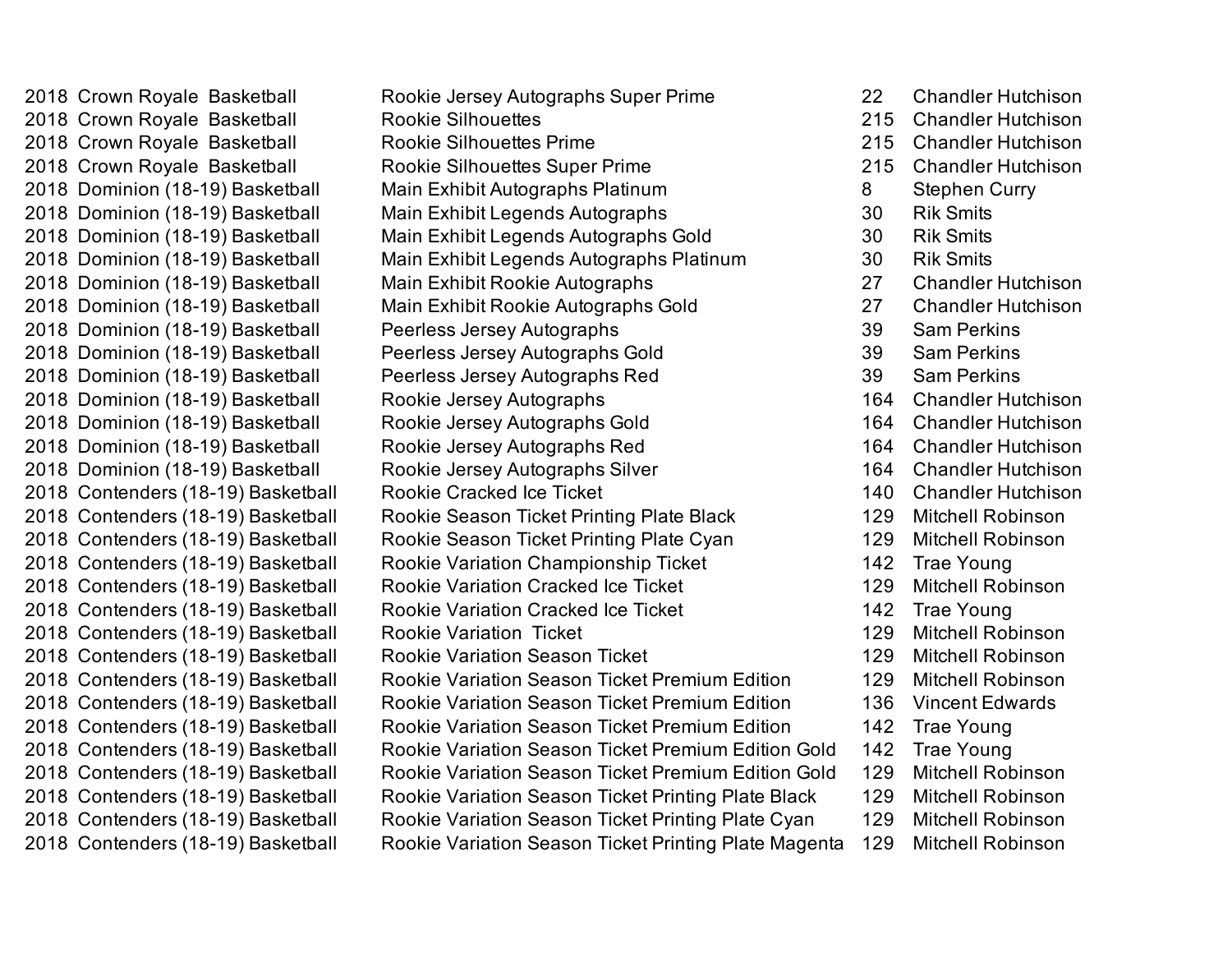2018 Contenders (18-19) Basketball Rookie Variation Season Ticket Printing Plate Magenta 142 Trae Young 2018 Contenders (18-19) Basketball Rookie Variation Season Ticket Printing Plate Yellow 129 Mitchell Robinson 2018 Contenders (18-19) Basketball Rookie Variation The Finals Ticket 129 Mitchell Robinson 2018 Contenders (18-19) Basketball Rookie Variation The Finals Ticket 142 Trae Young 2017 Donruss Optic Basketball **Rated Rookies Signatures** 174 Kyle Kuzma 2017 Donruss Optic Basketball Rookie Dominators Signatures 27 Kyle Kuzma 2017 Donruss Optic Basketball Signature Series Checkerboard 18 Jayson Tatum 2017 Cornerstones Basketball Cornerstones Onyx 30 Joel Embiid 2017 Cornerstones Basketball Rookie Cornerstones 173 Semi Ojeleye 2017 Cornerstones Basketball Rookie Cornerstones 153 Jayson Tatum 2017 Cornerstones Basketball **Rookie Cornerstones Crystal** 173 Semi Ojeleye 2017 Cornerstones Basketball **Rookie Cornerstones Crystal 153** Jayson Tatum 2017 Cornerstones Basketball **Rookie Cornerstones Granite** 173 Semi Ojeleye 2017 Cornerstones Basketball **Rookie Cornerstones Marble** 173 Semi Ojeleye 2017 Cornerstones Basketball Rookie Cornerstones Onyx 173 Semi Ojeleye 2017 Cornerstones Basketball Rookie Cornerstones Quartz 173 Semi Ojeleye 2017 Cornerstones Basketball Rookie Cornerstones Quartz 153 Jayson Tatum 2017 Noir BK Basketball **Autographed Prime Rookies Black and White** 348 Semi Ojeleye 2017 Noir BK Basketball **Autographed Prime Rookies Black and White Tags** 348 Semi Ojeleye 2017 Noir BK Basketball Autographed Prime Rookies Color Tags 348 Semi Ojeleye 2017 Noir BK Basketball **Rookie Patch Autographs Black and White** 327 Semi Ojeleye 2017 Noir BK Basketball **Rookie Patch Autographs Black and White Tags** 327 Semi Ojeleye 2017 Noir BK Basketball Rookie Patch Autographs Color 327 Semi Ojeleye 2017 Noir BK Basketball **Rookie Patch Autographs Color Tags** 327 Semi Ojeleye 2017 Prestige Basketball Bonus Shots Signatures Crystal Blue 71 Kevin Durant 2017 Spectra Basketball Rising Stars Signatures 26 Semi Ojeleye 2017 Spectra Basketball Rising Stars Signatures Gold 26 Semi Ojeleye 2017 Spectra Basketball **Rising Stars Signatures Neon Blue** 26 Semi Ojeleye 2017 Spectra Basketball **Rising Stars Signatures Neon Green** 26 Semi Ojeleye 2017 Spectra Basketball **Rising Stars Signatures Neon Orange** 26 Semi Ojeleye 2017 Immaculate Basketball Triple Autographs 1

Kevin Durant Kobe Bryant Stephen Curry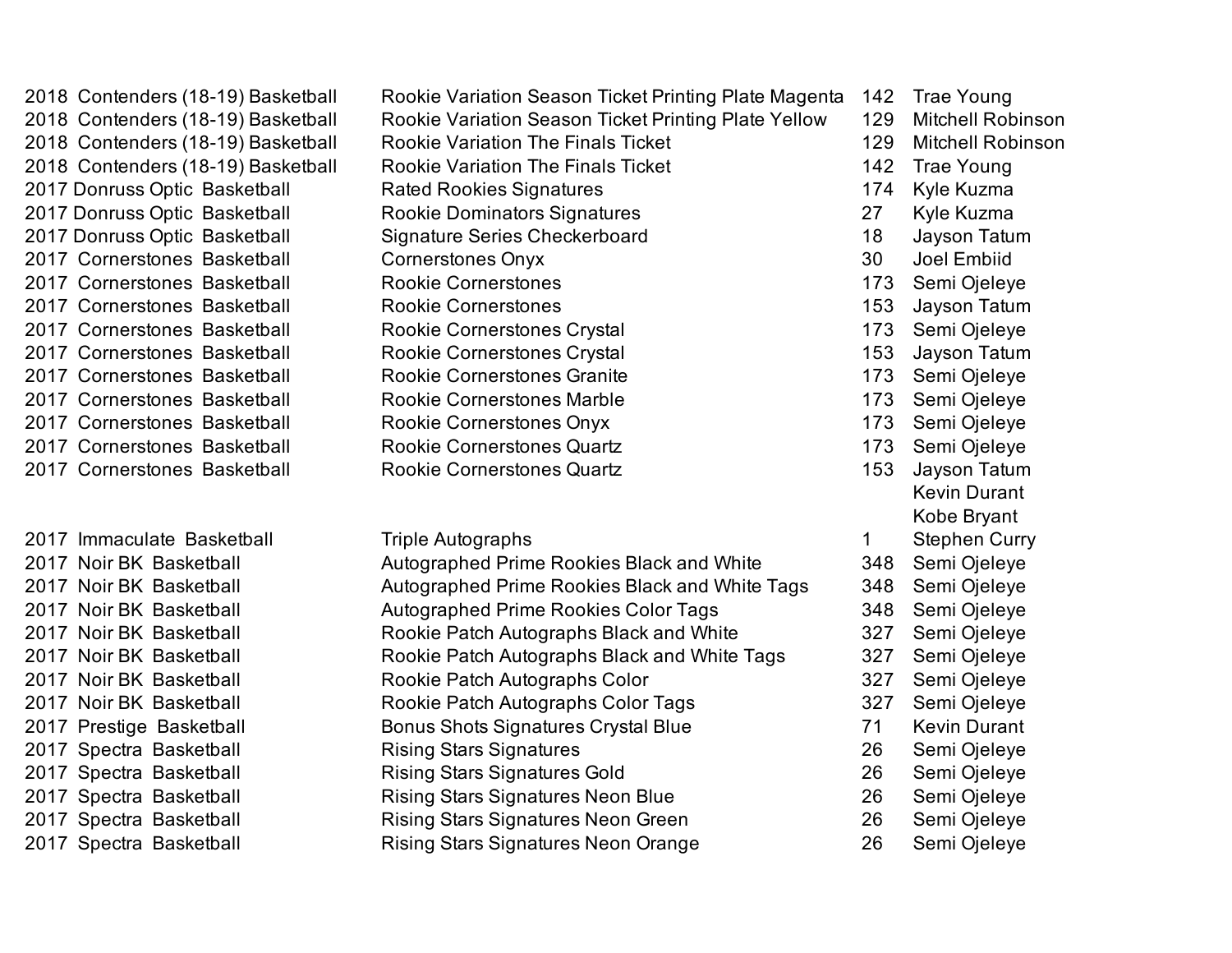2017 Spectra Basketball Rising Stars Signatures Neon Pink 26 Semi Ojeleye 2017 Spectra Basketball Rookie Jersey Autographs 112 Semi Ojeleye 2017 Spectra Basketball Rookie Jersey Autographs Gold 112 Semi Ojeleye 2017 Spectra Basketball Rookie Jersey Autographs Neon Blue 112 Semi Ojeleye 2017 Spectra Basketball **Rookie Jersey Autographs Neon Green** 112 Semi Ojeleye 2017 Spectra Basketball Rookie Jersey Autographs Neon Orange 112 Semi Ojeleye 2017 Spectra Basketball **Rookie Jersey Autographs Neon Pink** 112 Semi Ojeleye 2017 Vanguard Basketball **High Voltage Signatures Red** 16 Stephen Curry 2017 Contenders Basketball Historic Rookie Season Ticket Printing Plate Cyan 3 Giannis Antetokounmpo 2016 Grand Reserve Basketball Cornerstones Onyx 7 Devin Booker 2016 Grand Reserve Basketball Cornerstones Onyx 17 Kyrie Irving 2016 Impeccable Basketball **Indelible Ink** 1000 and 100 and 1000 and 19 Stephen Curry 2016 National Treasures Basketball Signatures Platinum and the control of the Andrew Wiggins 2016 Preferred Basketball Panini's Choice Platinum 188 Shawn Kemp 2013 Immaculate Basketball Sports Variations **1** Ryne Sandberg 2018 Immaculate Collection Football Immaculate Shadowbox Signatures Platinum 23 Tom Brady 2018 Obsidian Football **Rookie Autos Electric Etch Green** 17 Kerryon Johnson 2018 Obsidian Football Rookie Autos Electric Etch Orange 17 Kerryon Johnson 2018 Obsidian Football Rookie Autos Electric Etch Red 17 Kerryon Johnson 2018 Obsidian Football Rookie Autos Electric Etch White Finite 17 Kerryon Johnson 2018 Obsidian Football Rookie Autos Electric Etch Yellow 17 Kerryon Johnson 2018 Obsidian Football Rookie Jersey Autos 19 Kerryon Johnson 2018 Obsidian Football Rookie Jersey Autos Electric Etch Green 19 Kerryon Johnson 2018 Obsidian Football Rookie Jersey Autos Electric Etch Orange 19 Kerryon Johnson 2018 Obsidian Football Rookie Jersey Autos Electric Etch Red 19 Kerryon Johnson 2018 Obsidian Football Rookie Jersey Autos Electric Etch White Finite 19 Kerryon Johnson 2018 Obsidian Football Rookie Jersey Autos Electric Etch Yellow 19 Kerryon Johnson 2018 Obsidian Football Rookie Jersey Ink 19 Kerryon Johnson 2018 Obsidian Football Rookie Jersey Ink Electric Etch Green 19 Kerryon Johnson 2018 Obsidian Football **Rookie Jersey Ink Electric Etch Orange** 19 Kerryon Johnson 2018 Obsidian Football Rookie Jersey Ink Electric Etch Red 19 Kerryon Johnson 2018 Obsidian Football Rookie Jersey Ink Electric Etch White Finite 19 Kerryon Johnson 2018 Obsidian Football Rookie Jersey Ink Electric Etch Yellow 19 Kerryon Johnson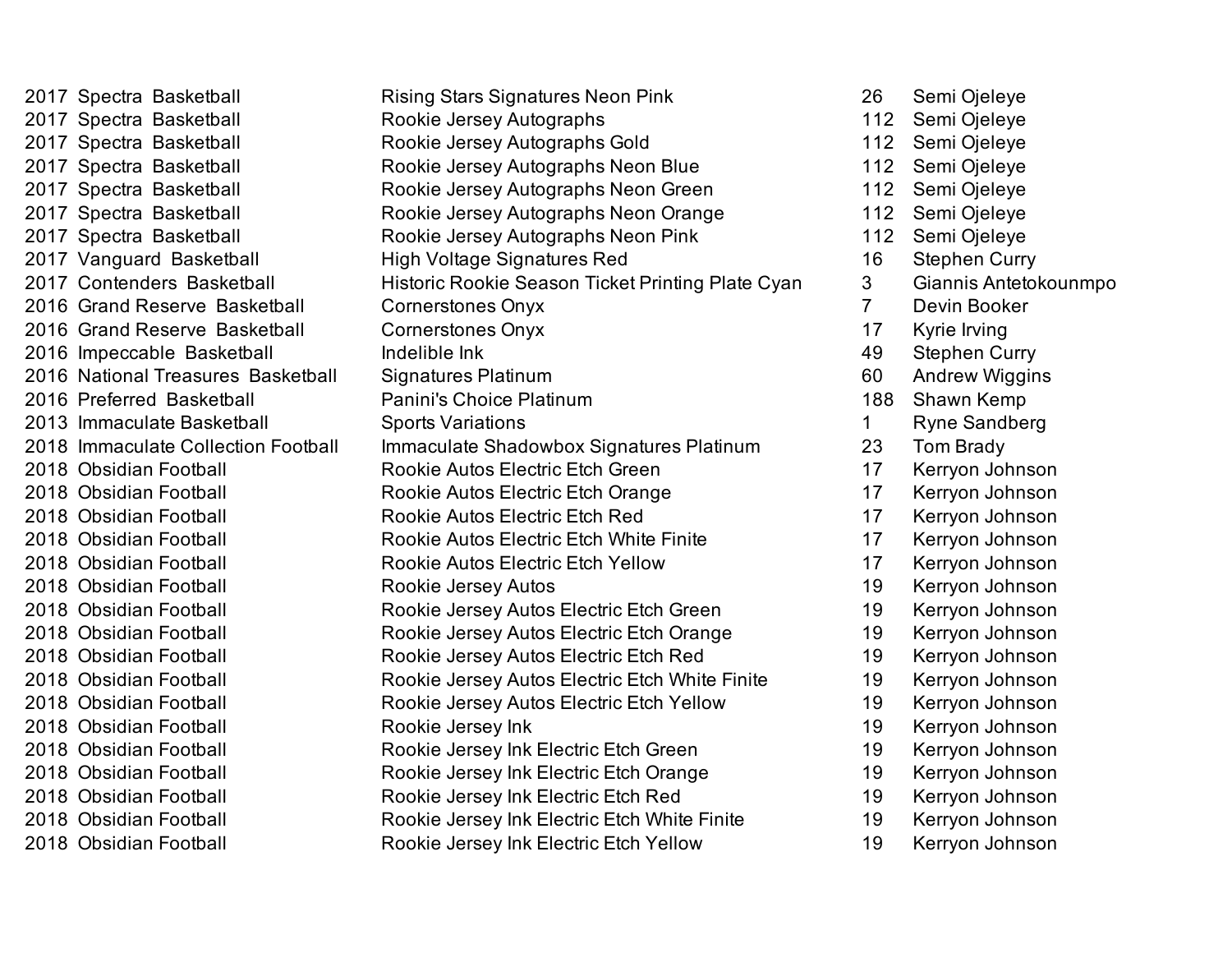2018 Plates and Patches Football Printing Plates Autographs 323 Saquon Barkley 2018 Plates and Patches Football Printing Plates Autographs 326 Saquon Barkley 2018 Plates and Patches Football Printing Plates Autographs 329 Saquon Barkley 2018 Plates and Patches Football Printing Plates Autographs 327 Saquon Barkley 2018 Plates and Patches Football Printing Plates Autographs 324 Saquon Barkley 2018 Plates and Patches Football Printing Plates Autographs 330 Saquon Barkley 2018 Playbook Football Rookies Signatures 115 Kerryon Johnson 2018 Playbook Football Rookies Signatures Black 115 Kerryon Johnson 2018 Playbook Football Rookies Signatures Gold 115 Kerryon Johnson 2018 Playbook Football Rookies Signatures Green 115 Kerryon Johnson 2018 Playbook Football Rookies Signatures Platinum 115 Kerryon Johnson 2018 Playbook Football Rookies Signatures Printing Plate Black 115 Kerryon Johnson 2018 Playbook Football Rookies Signatures Printing Plate Cyan 115 Kerryon Johnson 2018 Playbook Football Rookies Signatures Printing Plate Magenta 115 Kerryon Johnson 2018 Playbook Football Rookies Signatures Printing Plate Yellow 115 Kerryon Johnson 2018 Playbook Football Rookies Signatures Red 115 Kerryon Johnson 2018 Prizm Football Rookie Autographs Prizm Pink 17 Kerryon Johnson 2018 Prizm Football Rookie Autographs Prizm Red White and Blue 17 Kerryon Johnson 2018 Rookies and Stars Football Dress for Success 17 Kerryon Johnson 2018 Rookies and Stars Football **Dress for Success Laundry Tag 17** Kerryon Johnson 2018 Rookies and Stars Football Freshman Orientation Laundry Tag 17 Kerryon Johnson 2018 Rookies and Stars Football Freshman Orientation Prime 17 Kerryon Johnson 2018 Rookies and Stars Football Rookies Longevity Signatures Blue 117 Kerryon Johnson 2018 Rookies and Stars Football Rookies Longevity Signatures Gold 117 Kerryon Johnson 2018 Rookies and Stars Football Rookies Longevity Signatures Green 117 Kerryon Johnson 2018 Rookies and Stars Football Rookies Longevity Signatures Platinum 117 Kerryon Johnson 2018 Rookies and Stars Football Rookies Longevity Signatures Purple 117 Kerryon Johnson 2018 Rookies and Stars Football Rookies Signatures Printing Plate Black 117 Kerryon Johnson 2018 Rookies and Stars Football Rookies Signatures Printing Plate Cyan 117 Kerryon Johnson 2018 Rookies and Stars Football Rookies Signatures Printing Plate Magenta 117 Kerryon Johnson 2017 Donruss Certified Cuts Football Retired Cuts Green 17 Lawrence Taylor 2017 Classics Football **Base Significant Signatures Black** 17 Dak Prescott 2017 Immaculate Collection Football Premium Patch Autographs Platinum Tags 8 Terrell Davis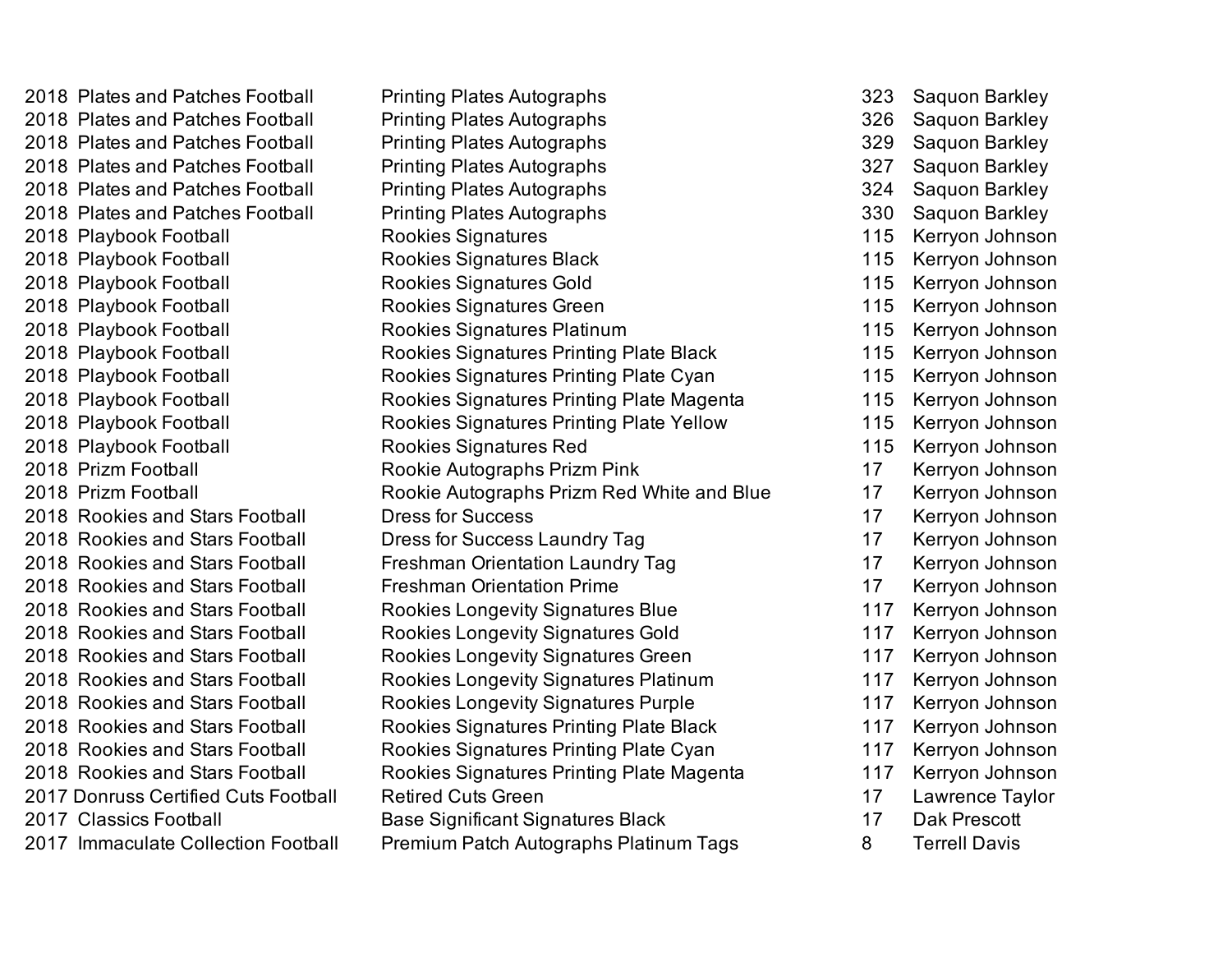| 2017 Immaculate Collection Football | Premium Patch Autographs Platinum Tags | 37             | <b>Ed Reed</b>         |
|-------------------------------------|----------------------------------------|----------------|------------------------|
| 2017 Impeccable Football            | Impeccable Victory Printing Plate Cyan | 24             | <b>Ray Lewis</b>       |
| 2017 Limited Football               | Rookie Patch Autographs                | 117            | Evan Engram            |
| 2017 Majestic Football              | Majestic Material Autographs Green     | 12             | <b>Dak Prescott</b>    |
| 2017 Majestic Football              | Team Pedigree Autographs Green         | $\overline{2}$ | <b>Ezekiel Elliott</b> |
| 2017 Pantheon Football              | Milestone Scripts Holo Silver          | 24             | <b>Drew Brees</b>      |
| 2017 Pantheon Football              | Milestone Scripts Holo Silver          | 52             | Lawrence Taylor        |
| 2017 Pantheon Football              | Pantheon Scripts Triple Holo Silver    | $6\phantom{1}$ | <b>Drew Brees</b>      |
| 2017 Plates and Patches Football    | <b>Canton Calligraphy Gold</b>         | $\overline{3}$ | <b>Terrell Davis</b>   |
| 2017 Plates and Patches Football    | <b>Playmakers Red</b>                  | 10             | Gerald McCoy           |
| 2017 Select Football                | 2018 XRC Gold Prizm Redemption         | 307            | RB <sub>2</sub>        |
| 2017 Select Football                | 2018 XRC Prizm Redemption              | 312            | WR <sub>2</sub>        |
| 2017 Select Football                | 2018 XRC Prizm Redemption              | 309            | RB4                    |
| 2017 Select Football                | 2018 XRC Prizm Redemption              | 301            | QB1                    |
| 2017 Select Football                | 2018 XRC Prizm Redemption              | 315            | WR <sub>5</sub>        |
| 2017 Select Football                | 2018 XRC Prizm Redemption              | 302            | QB <sub>2</sub>        |
| 2017 Select Football                | 2018 XRC Prizm Redemption              | 307            | RB <sub>2</sub>        |
| 2017 Select Football                | 2018 XRC Prizm Redemption              | 310            | RB <sub>5</sub>        |
| 2017 Select Football                | 2018 XRC Prizm Redemption              | 303            | QB <sub>3</sub>        |
| 2017 Select Football                | 2018 XRC Prizm Redemption              | 318            | TE <sub>3</sub>        |
| 2017 Select Football                | 2018 XRC Prizm Redemption              | 305            | QB <sub>5</sub>        |
| 2017 Select Football                | 2018 XRC Prizm Redemption              | 313            | WR3                    |
| 2017 Select Football                | 2018 XRC Prizm Redemption              | 316            | TE <sub>1</sub>        |
| 2017 Select Football                | 2018 XRC Prizm Redemption              | 319            | TE4                    |
| 2017 Select Football                | 2018 XRC Prizm Redemption              | 308            | RB <sub>3</sub>        |
| 2017 Select Football                | 2018 XRC Prizm Redemption              | 317            | TE <sub>2</sub>        |
| 2017 Select Football                | 2018 XRC Prizm Redemption              | 306            | RB1                    |
| 2017 Select Football                | 2018 XRC Prizm Redemption              | 304            | QB4                    |
| 2017 Select Football                | 2018 XRC Prizm Redemption              | 320            | TE <sub>5</sub>        |
| 2017 Select Football                | 2018 XRC Prizm Redemption              | 311            | WR1                    |
| 2017 Select Football                | 2018 XRC Prizm Redemption              | 314            | WR4                    |
| 2017 Select Football                | 2018 XRC Tie-Dye Prizm Redemption      | 311            | WR1                    |
| 2017 Select Football                | 2018 XRC Tie-Dye Prizm Redemption      | 317            | TE <sub>2</sub>        |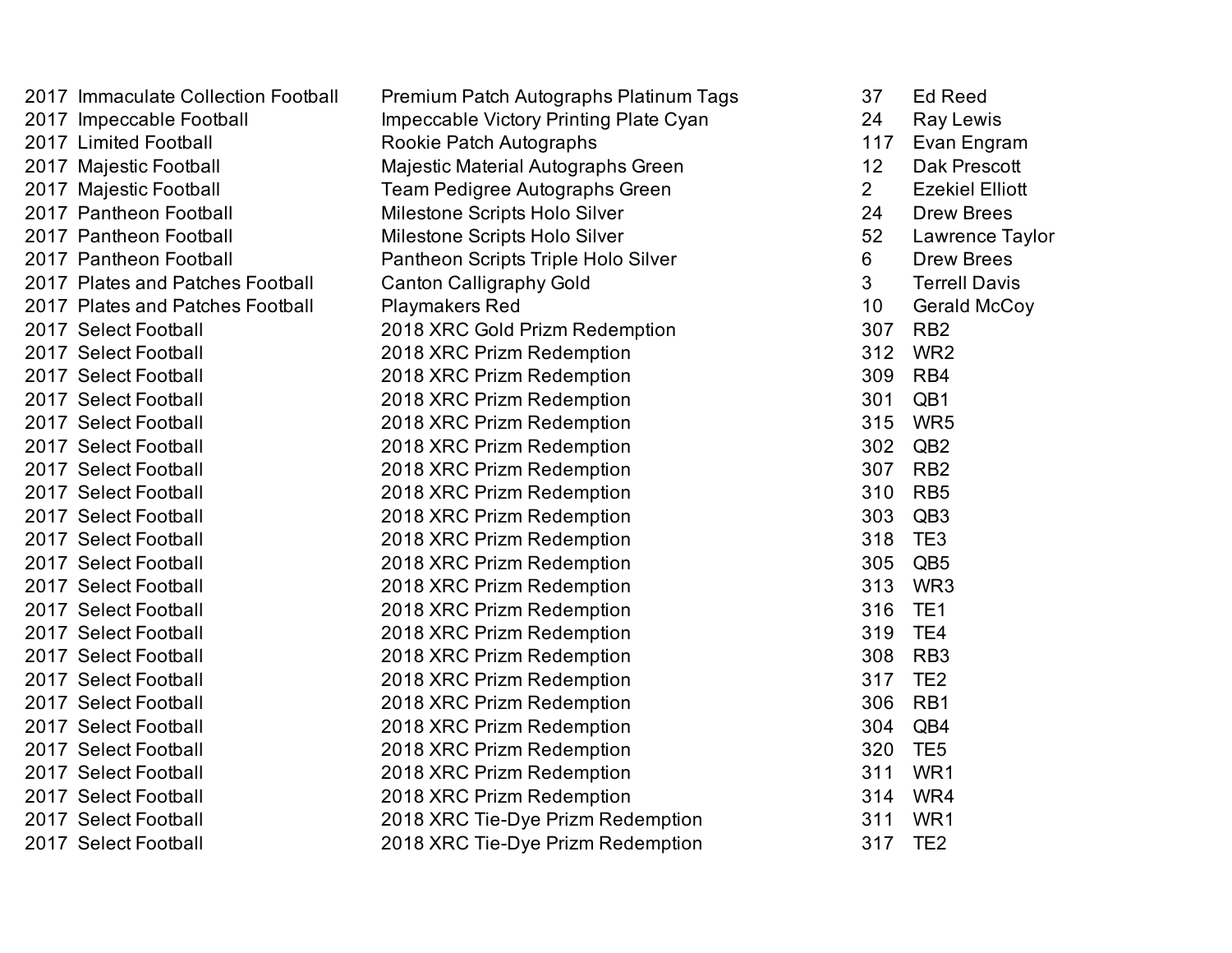| 2017 Select Football                   | 2018 XRC Tie-Dye Prizm Redemption                    | 315            | WR <sub>5</sub>         |
|----------------------------------------|------------------------------------------------------|----------------|-------------------------|
| 2017 Select Football                   | 2018 XRC Tie-Dye Prizm Redemption                    | 310            | RB <sub>5</sub>         |
| 2017 Select Football                   | 2018 XRC Tie-Dye Prizm Redemption                    | 305            | QB <sub>5</sub>         |
| 2017 Select Football                   | 2018 XRC Tie-Dye Prizm Redemption                    | 319            | TE4                     |
| 2017 Vertex Football                   | <b>Capstones Onyx</b>                                | 33             | <b>Russell Wilson</b>   |
| 2017 Vertex Football                   | Legendary Capstones Onyx                             | 5              | <b>Steve Young</b>      |
| 2017 Vertex Football                   | <b>Number Ones</b>                                   | 8              | John Elway              |
| 2017 Vertex Football                   | One-of-a-Kind                                        | $\overline{4}$ | <b>Barry Sanders</b>    |
| 2017 National Treasures Football       | Material Treasures Signatures Laundry Tag NFL Shield | 13             | Aaron Rodgers           |
| 2017 National Treasures Football       | Material Treasures Signatures Printing Plate Black   | 13             | Aaron Rodgers           |
| 2017 National Treasures Football       | Material Treasures Signatures Printing Plate Magenta | 13             | Aaron Rodgers           |
| 2017 National Treasures Football       | Material Treasures Signatures Printing Plate Yellow  | 13             | Aaron Rodgers           |
| 2017 National Treasures Football       | <b>Personalized Treasures Platinum</b>               | 10             | <b>Deion Sanders</b>    |
| 2016 Donruss Signature Series Football | <b>Elusive Ink Platinum</b>                          | 38             | <b>Mark Schlereth</b>   |
| 2016 Donruss Signature Series Football | <b>Elusive Ink Platinum</b>                          | 44             | Vance Johnson           |
| 2016 Donruss Signature Series Football | <b>Elusive Ink Platinum</b>                          | 47             | Jim Zorn                |
| 2016 Donruss Signature Series Football | <b>Signature Prime Platinum</b>                      | 59             | Jeff Saturday           |
|                                        |                                                      |                | Peyton Manning          |
|                                        |                                                      |                | <b>DeMarcus Ware</b>    |
|                                        |                                                      |                | Demaryius Thomas        |
|                                        |                                                      |                | <b>Emmanuel Sanders</b> |
|                                        |                                                      |                | Von Miller              |
| 2016 Donruss Signature Series Football | <b>Signature Sixes Platinum</b>                      | 8              | C.J. Anderson           |
| 2016 Black Gold Football               | Gold Records AUtograph Black Gold                    | 5              | <b>Adrian Peterson</b>  |
| 2016 Classics Football                 | <b>Buybacks</b>                                      | 128            | Jerry Rice              |
| 2016 Classics Football                 | <b>Buybacks</b>                                      | 236            | <b>Marshall Faulk</b>   |
| 2016 Limited Football                  | Team Trademark Signatures Sapphire Spotlight         | 16             | <b>Troy Aikman</b>      |
| 2016 Playbook Football                 | Playbook Material Autographs Printing Plate Cyan     | $\overline{4}$ | Alshon Jeffery          |
| 2016 Preferred Football                | <b>Color Guard Black Printing Plate</b>              | 239            | Dan Marino              |
| 2016 Preferred Football                | <b>Silhouettes Super Prime</b>                       | 30             | Jeremy Langford         |
| 2016 National Treasures Football       | <b>Colossal NFL Shield Signatures</b>                | 7 <sup>1</sup> | Antonio Brown           |
| 2016 National Treasures Football       | <b>Colossal NFL Shield Signatures</b>                | 10             | Allen Robinson          |
| 2016 National Treasures Football       | Materials Signatures Printing Plate Cyan (31-55)     | 44             | <b>Todd Gurley II</b>   |
|                                        |                                                      |                |                         |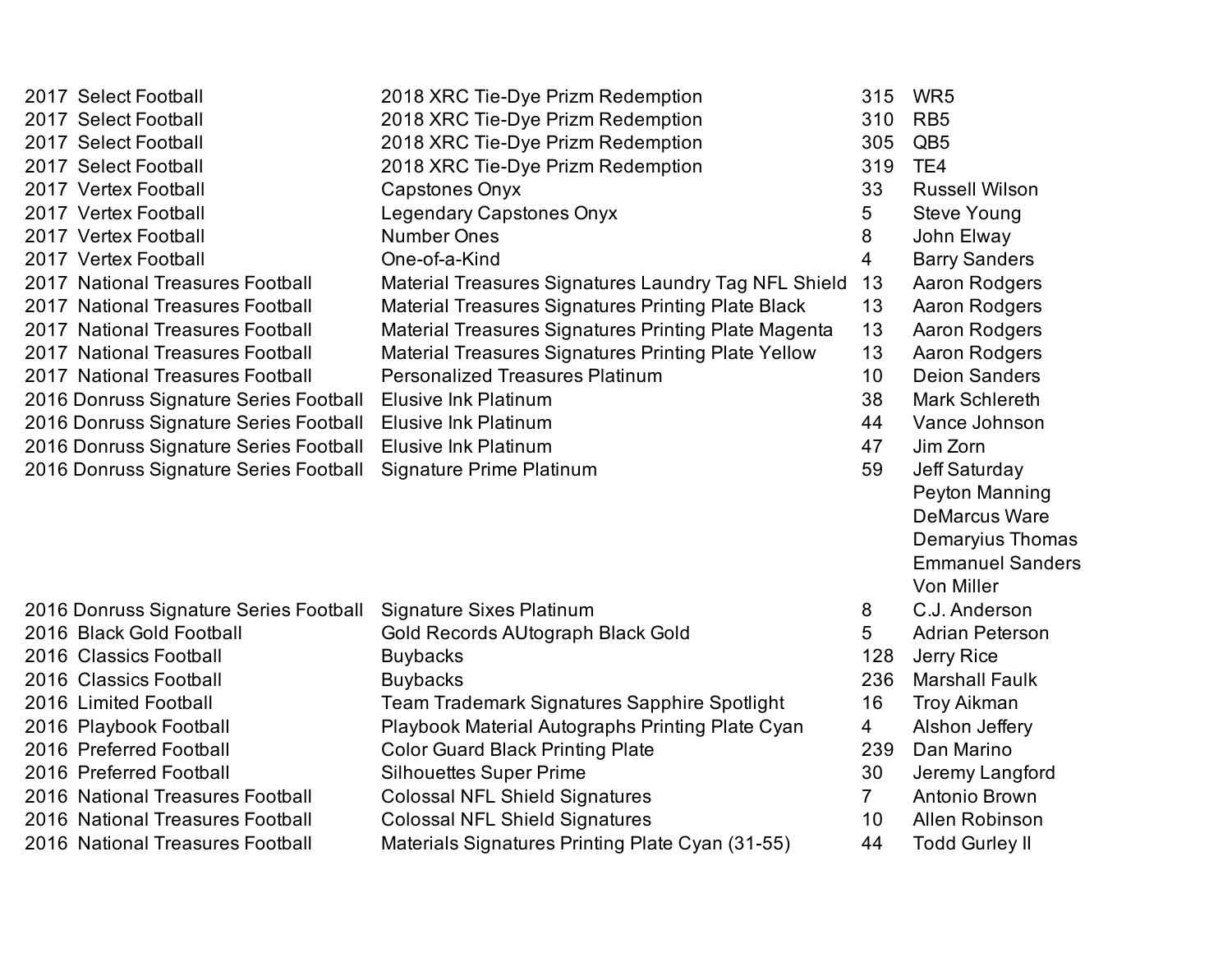| 2016 National Treasures Football | Rookie Autograph Patch (RPS) Blue                         | 130            | Dak Prescott              |
|----------------------------------|-----------------------------------------------------------|----------------|---------------------------|
| 2016 National Treasures Football | Rookie Hats Off Signatures NFL Shield Laundry Tag         | 3 <sup>1</sup> | Joey Bosa                 |
| 2016 National Treasures Football | Rookie Materials Signatures (RPS) Printing Plates Cyan 28 |                | Dak Prescott              |
| 2015 National Treasures Football | <b>Signatures Printing Plate Yellow</b>                   | $2^{\circ}$    | <b>Adrian Peterson</b>    |
| 2015 Contenders Football         | RPS College Variation Printing Plate Magenta              | 228            | Amari Cooper              |
| 2015 Contenders Football         | Rookie Ticket RPS Variation Printing Plate Cyan           | 217            | Jameis Winston            |
| 2014 Totally Certified Football  | Rookie Autograph Jersey                                   | 173            | Jadeveon Clowney          |
| 2013 Black Football              | <b>Signatures Printing Plate Cyan</b>                     | 5 <sup>5</sup> | <b>Andrew Luck</b>        |
| 2013 National Treasures Hockey   | <b>Signatures Shields</b>                                 | 19             | Dave Andreychuk           |
| 2013 Playbook (13-14) Hockey     | <b>First Round Edition</b>                                | 9              | Jonathan Huberdeau        |
| 2013 Playbook (13-14) Hockey     | <b>First Round Edition Prime</b>                          | 16             | Mikhail Grigorenko        |
|                                  |                                                           |                | Jaromir Jagr              |
| 2013 Prime (13-14) Hockey        | <b>Prime Signatures Duals Golds</b>                       | $\overline{2}$ | <b>Tomas Hertl</b>        |
| 2013 Prime (13-14) Hockey        | <b>Prime Ties</b>                                         | $\overline{7}$ | Kari Lehtonen             |
| 2013 Prime (13-14) Hockey        | <b>Prime Ties</b>                                         | 65             | Alex Killorn              |
| 2013 Prime (13-14) Hockey        | <b>Prime Ties</b>                                         | 52             | <b>Mikael Granlund</b>    |
|                                  |                                                           |                | Antoine Roussel           |
| 2013 Contenders (13-14) Hockey   | <b>Contending Classes Dual Signature</b>                  | $\overline{4}$ | Valeri Nichushkin         |
|                                  |                                                           |                | <b>Vladimir Tarasenko</b> |
| 2013 Contenders (13-14) Hockey   | <b>Contending Classes Dual Signature</b>                  | 9              | <b>Tomas Hertl</b>        |
|                                  |                                                           |                | <b>Taylor Hall</b>        |
| 2012 Certified Hockey            | <b>Junior Class Signatures</b>                            | $\overline{7}$ | Adam Henrique             |
|                                  |                                                           |                | <b>Trevor Linden</b>      |
| 2012 Certified Hockey            | <b>Junior Class Signatures</b>                            | 15             | <b>Tyler Ennis</b>        |
|                                  |                                                           |                | Joe Thornton              |
| 2012 Certified Hockey            | <b>Junior Class Signatures</b>                            | 18             | <b>Charlie Simmer</b>     |
|                                  |                                                           |                | Jim Craig                 |
|                                  |                                                           |                | <b>Neal Broten</b>        |
| 2012 Classics Signatures Hockey  | <b>Classic Combos - Trios</b>                             | 9              | Ken Morrow                |
|                                  |                                                           |                | Doug Gilmour              |
| 2012 Classics Signatures Hockey  | <b>Classic Combos - Duals</b>                             | 12             | <b>Wendel Clark</b>       |
|                                  |                                                           |                | <b>Mike Gartner</b>       |
| 2012 Classics Signatures Hockey  | <b>Classic Combos - Duals</b>                             | 20             | Rod Langway               |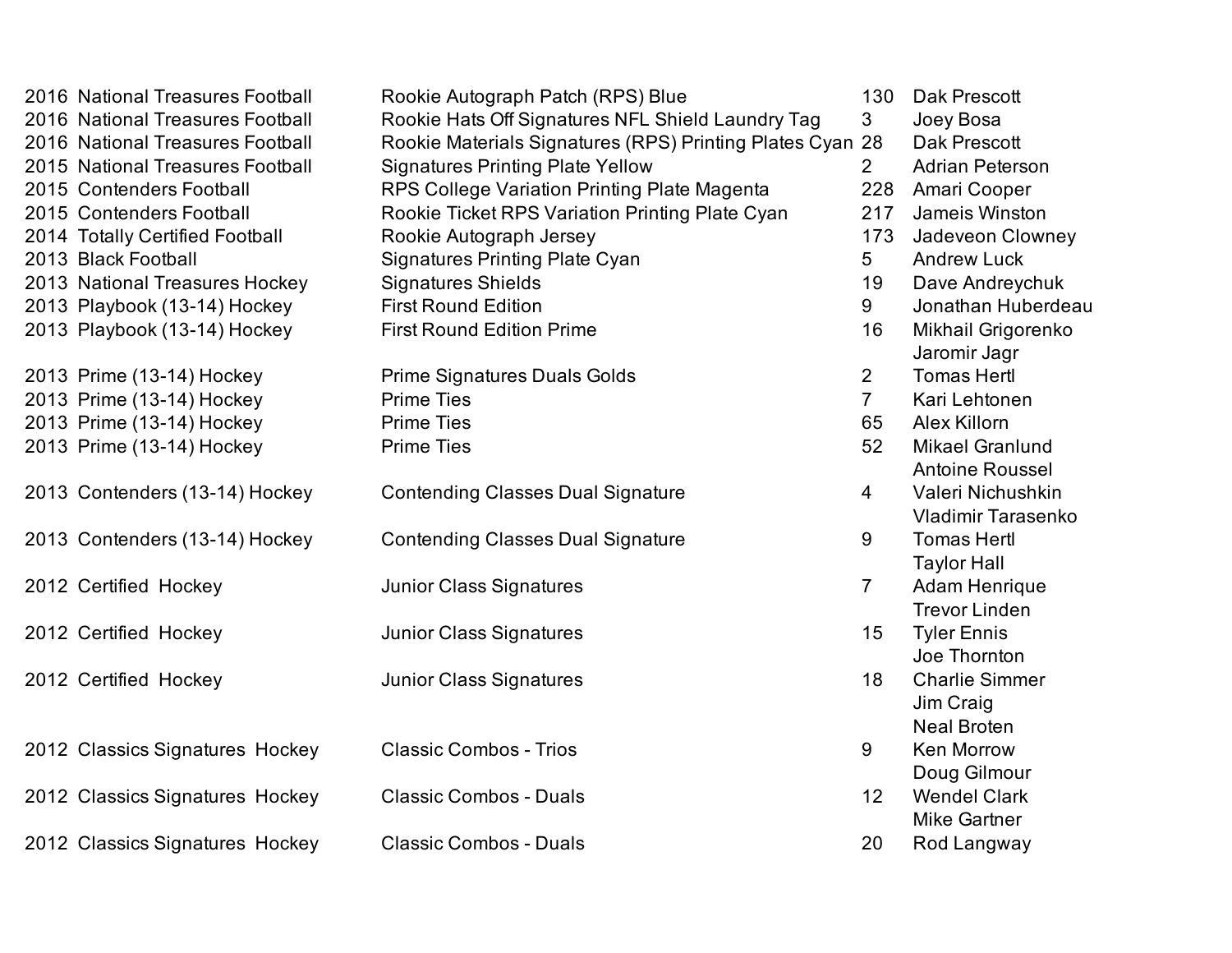|                                 |                                      |                 | Mike Modano                |
|---------------------------------|--------------------------------------|-----------------|----------------------------|
| 2012 Classics Signatures Hockey | <b>Classic Combos - Duals</b>        | 25              | <b>Brian Bellows</b>       |
|                                 |                                      |                 | <b>Tim Kerr</b>            |
| 2012 Classics Signatures Hockey | <b>Classic Combos - Duals</b>        | 27              | <b>Rick Tocchet</b>        |
|                                 |                                      |                 | Dale Hawerchuk             |
|                                 |                                      |                 | <b>Brian Mullen</b>        |
| 2012 Classics Signatures Hockey | <b>Classic Lines</b>                 | 12              | Paul MacLean               |
|                                 |                                      |                 | Mike Modano                |
| 2012 Limited Hockey             | Back to the Future Autograph         | 15              | <b>Scott Glennie</b>       |
| 2012 Prime Hockey               | <b>Prime Ties</b>                    | 21              | <b>Milan Lucic</b>         |
| 2012 Prime Hockey               | <b>Prime Ties</b>                    | 22              | Nathan Horton              |
| 2012 Prime Hockey               | <b>Prime Ties</b>                    | 27              | Ryan O'Reilly              |
| 2012 Prime Hockey               | <b>Prime Ties</b>                    | 31              | Akim Aliu                  |
| 2012 Prime Hockey               | <b>Prime Ties</b>                    | 61              | Jason Zucker               |
|                                 |                                      |                 | <b>Taylor Hall</b>         |
| 2011 Donruss Elite Hockey       | <b>Elite Series Dual Autos</b>       | 5               | <b>Ryan Nugent-Hopkins</b> |
|                                 |                                      |                 | <b>Jaroslav Halak</b>      |
| 2011 Donruss Elite Hockey       | Passing the Torch                    | 14              | John Davidson              |
|                                 |                                      |                 | Loui Eriksson              |
| 2011 Dominion (11-12) Hockey    | Pen Pals                             | 26              | Gabriel Landeskog          |
|                                 |                                      |                 | Cody Eakin                 |
| 2011 Dominion (11-12) Hockey    | <b>Rookie Ensigns Dual</b>           | 32              | <b>Dmitry Orlov</b>        |
|                                 |                                      |                 | Kari Lehtonen              |
|                                 |                                      |                 | <b>Niklas Backstrom</b>    |
|                                 |                                      |                 | <b>Brenden Morrow</b>      |
| 2011 Contenders Hockey          | <b>Contenders Match-Ups Booklets</b> | 10              | Devin Setoguchi            |
|                                 |                                      |                 | <b>Evander Kane</b>        |
|                                 |                                      |                 | <b>Shane Doan</b>          |
|                                 |                                      |                 | <b>Paul Bissonnette</b>    |
| 2011 Contenders Hockey          | <b>Contenders Match-Ups Booklets</b> | 12 <sub>2</sub> | <b>Carl Klingberg</b>      |
|                                 |                                      |                 | T.J. Oshie                 |
|                                 |                                      |                 | Alex Pietrangelo           |

John Moore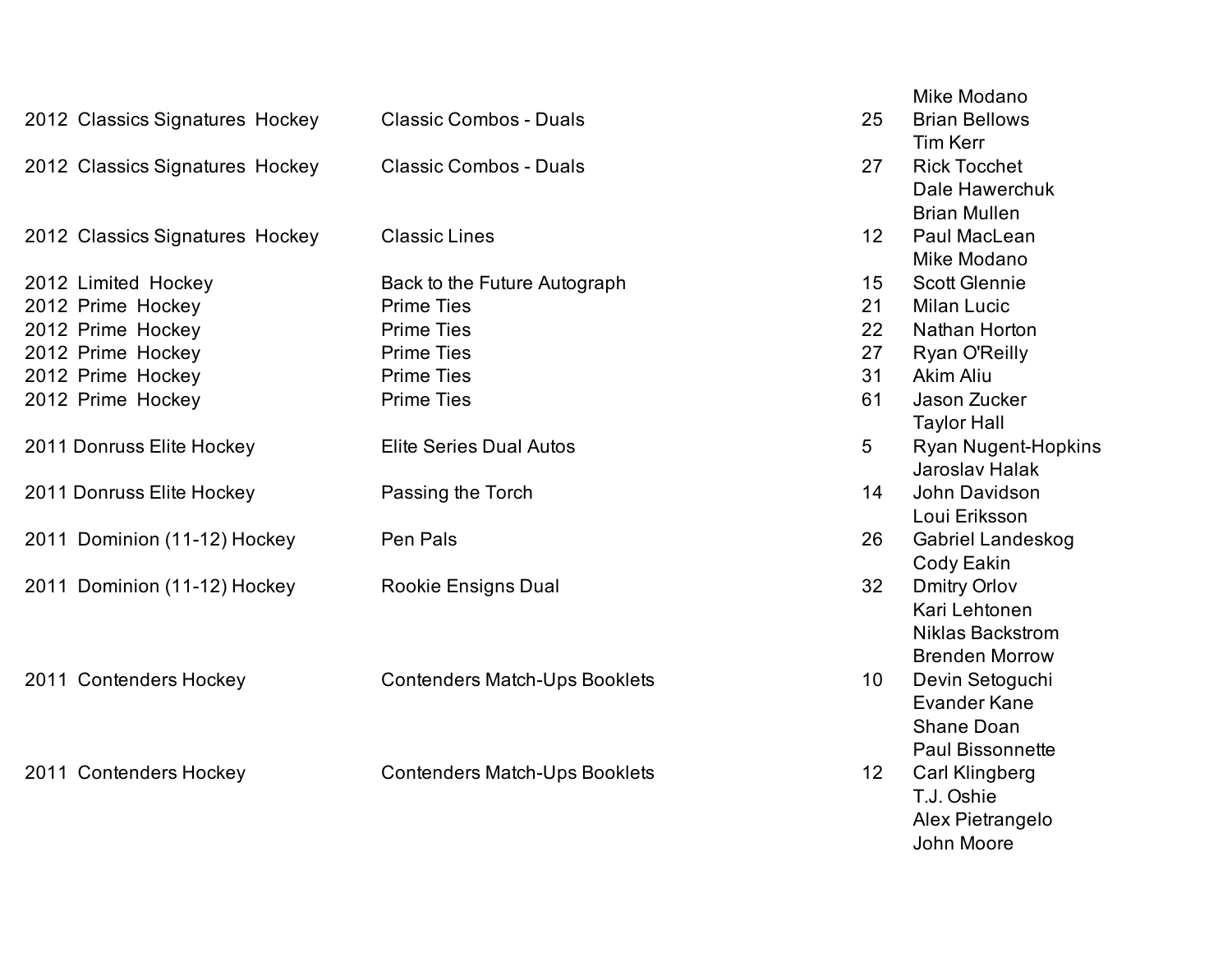| 2011 Contenders Hockey      | <b>Contenders Match-Ups Booklets</b>       | 13             | Ryan Johansen<br><b>Matt Read</b> |
|-----------------------------|--------------------------------------------|----------------|-----------------------------------|
| 2011 Contenders Hockey      | <b>NHL INK Duals</b>                       | 3              | Sean Couturier                    |
|                             |                                            |                | <b>Ben Scrivens</b>               |
| 2011 Contenders Hockey      | <b>NHL INK Duals</b>                       | 5              | <b>Matt Frattin</b>               |
|                             |                                            |                | Ryan McDonagh                     |
| 2011 Contenders Hockey      | <b>NHL INK Duals</b>                       | 10             | <b>Tim Erixon</b>                 |
|                             |                                            |                | Ryan O'Reilly                     |
| 2011 Contenders Hockey      | <b>NHL INK Duals</b>                       | 14             | <b>Gabriel Landeskog</b>          |
|                             |                                            |                | Drew Doughty                      |
| 2011 Contenders Hockey      | <b>NHL INK Duals</b>                       | 18             | Jack Johnson                      |
|                             |                                            |                | Gabriel Landeskog                 |
| 2011 Contenders Hockey      | <b>NHL INK Duals Gold</b>                  | $\overline{7}$ | <b>Ryan Nugent-Hopkins</b>        |
|                             |                                            |                | Joe Colborne                      |
|                             |                                            |                | P.K. Subban                       |
|                             |                                            |                | <b>Tyler Seguin</b>               |
|                             |                                            |                | Derek Stepan                      |
|                             |                                            |                | <b>Tomas Tatar</b>                |
| 2011 Contenders Hockey      | <b>Original Six Combos Booklets</b>        | 5              | <b>Brandon Saad</b>               |
|                             |                                            |                | Jordan Eberle                     |
|                             |                                            |                | Magnus Paajarvi                   |
| 2010 Dominion Hockey        | Pen Pals Triples                           | $\overline{7}$ | <b>Taylor Hall</b>                |
|                             |                                            |                | Drew Doughty                      |
| 2010 Limited Hockey         | <b>Back To The Future Signatures</b>       | 4              | <b>Brian Leetch</b>               |
| 2018 Donruss Donruss Racing | <b>Rubber Relics Signatures</b>            | 14             | Martin Truex Jr.                  |
| 2018 Donruss Donruss Racing | <b>Rubber Relics Signatures Holo Gold</b>  | 14             | Martin Truex Jr.                  |
| 2018 Certified Racing       | <b>Certified Materials Signatures Blue</b> | 1              | Jimmie Johnson                    |
| 2018 Certified Racing       | <b>Certified Materials Signatures Red</b>  | $\mathbf{1}$   | Jimmie Johnson                    |
| 2018 Certified Racing       | <b>Certified Signatures Blue</b>           | 40             | William Byron                     |
| 2018 Certified Racing       | <b>Certified Signatures Gold</b>           | 40             | William Byron                     |
| 2018 Certified Racing       | <b>Certified Signatures Green</b>          | 40             | William Byron                     |
| 2018 Certified Racing       | <b>Certified Signatures Purple</b>         | 40             | William Byron                     |
| 2018 Certified Racing       | <b>Fresh Faces Signatures Blue</b>         | 22             | William Byron                     |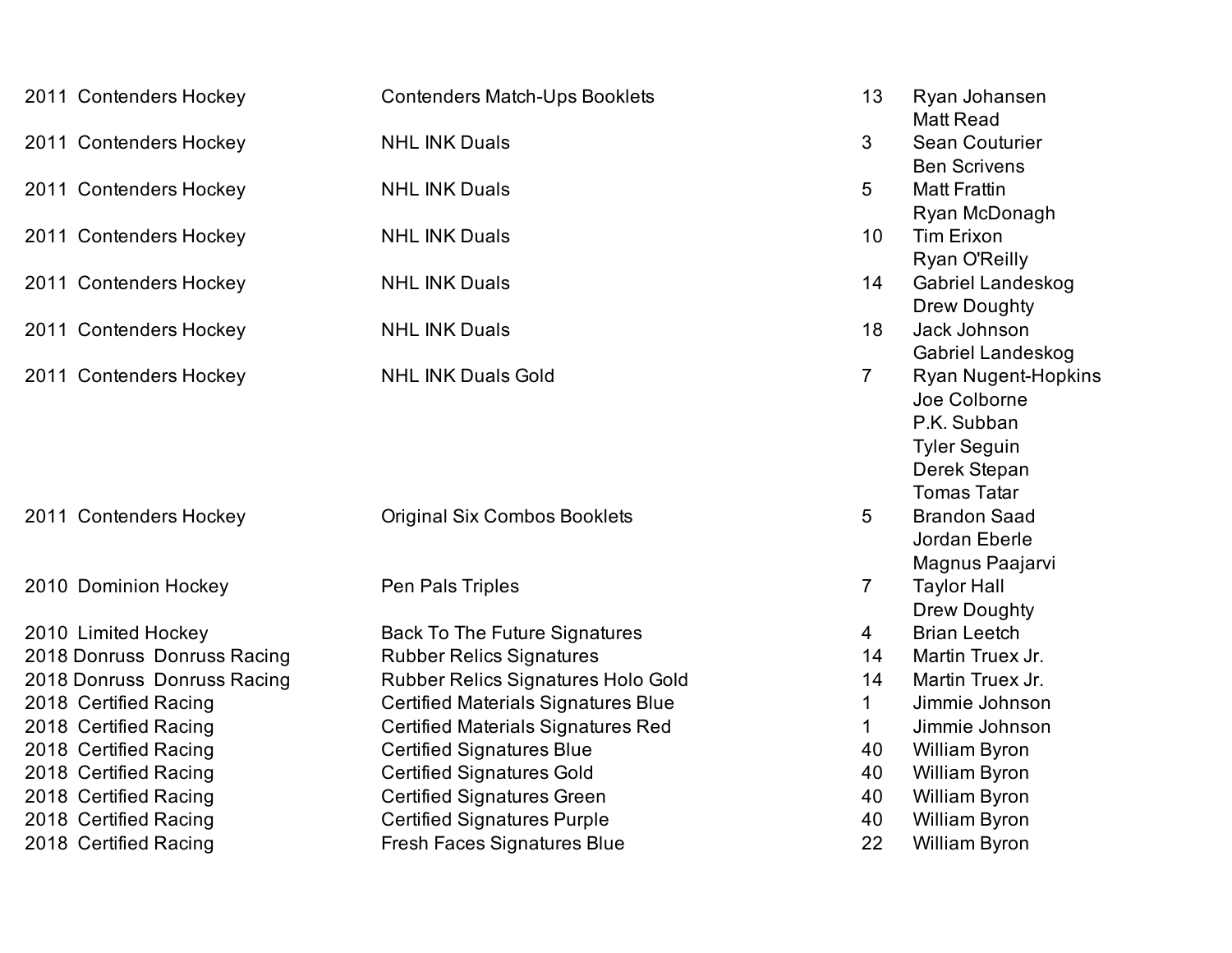| 2018 Certified Racing | <b>Fresh Faces Signatures Red</b>            | 22  | <b>William Byron</b>   |
|-----------------------|----------------------------------------------|-----|------------------------|
| 2018 Certified Racing | <b>Freshman Firesuits</b>                    | 101 | <b>Bubba Wallace</b>   |
| 2018 Certified Racing | <b>Freshman Firesuits</b>                    | 102 | <b>William Byron</b>   |
| 2018 Certified Racing | <b>Freshman Firesuits Gold</b>               | 101 | <b>Bubba Wallace</b>   |
| 2018 Certified Racing | Freshman Firesuits Green                     | 101 | <b>Bubba Wallace</b>   |
| 2018 Certified Racing | <b>Freshman Firesuits Red</b>                | 102 | <b>William Byron</b>   |
| 2018 Certified Racing | <b>Signing Sessions Black</b>                | 27  | <b>William Byron</b>   |
| 2018 Certified Racing | <b>Signing Sessions Green</b>                | 10  | Jimmie Johnson         |
| 2018 Prime Racing     | <b>Quad Materials Autographs</b>             | 19  | <b>Bubba Wallace</b>   |
| 2018 Prime Racing     | Quad Materials Autographs Holo Gold          | 19  | <b>Bubba Wallace</b>   |
| 2018 Prime Racing     | <b>Signature Swatches</b>                    | 6   | <b>Bubba Wallace</b>   |
| 2018 Prime Racing     | <b>Signature Swatches Holo Gold</b>          | 6   | <b>Bubba Wallace</b>   |
| 2018 Prime Racing     | <b>Triple Materials Autographs</b>           | 22  | <b>Bubba Wallace</b>   |
| 2018 Prizm Racing     | <b>Driver Signatures Blue Prizm</b>          | 24  | <b>Kurt Busch</b>      |
| 2018 Prizm Racing     | Driver Signatures Camo Prizm                 | 24  | <b>Kurt Busch</b>      |
| 2018 Prizm Racing     | <b>Driver Signatures Gold Prizm</b>          | 24  | <b>Kurt Busch</b>      |
| 2018 Prizm Racing     | <b>Driver Signatures Prizm</b>               | 24  | <b>Kurt Busch</b>      |
| 2018 Prizm Racing     | <b>Driver Signatures Rainbow Prizm</b>       | 24  | <b>Kurt Busch</b>      |
| 2018 Prizm Racing     | <b>Driver Signatures Red Prizm</b>           | 24  | <b>Kurt Busch</b>      |
| 2018 Prizm Racing     | Driver Signatures Red White and Blue Prizm   | 24  | <b>Kurt Busch</b>      |
| 2018 Prizm Racing     | <b>Scripted Signatures Blue Prizm</b>        | 32  | <b>Harrison Burton</b> |
| 2018 Prizm Racing     | <b>Scripted Signatures Camo Prizm</b>        | 32  | <b>Harrison Burton</b> |
| 2018 Prizm Racing     | <b>Scripted Signatures Gold Prizm</b>        | 32  | <b>Harrison Burton</b> |
| 2018 Prizm Racing     | <b>Scripted Signatures Green Prizm</b>       | 32  | <b>Harrison Burton</b> |
| 2018 Prizm Racing     | <b>Scripted Signatures Prizm</b>             | 32  | <b>Harrison Burton</b> |
| 2018 Prizm Racing     | <b>Scripted Signatures Rainbow Prizm</b>     | 32  | <b>Harrison Burton</b> |
| 2018 Prizm Racing     | <b>Scripted Signatures Red Prizm</b>         | 32  | <b>Harrison Burton</b> |
| 2018 Prizm Racing     | Scripted Signatures Red White and Blue Prizm | 32  | <b>Harrison Burton</b> |
| 2018 Prizm Racing     | <b>Scripted Signatures White Prizm</b>       | 32  | <b>Harrison Burton</b> |
| 2017 Select Racing    | <b>Signature Paint Schemes</b>               | 18  | <b>Austin Dillon</b>   |
| 2017 Select Racing    | <b>Signature Paint Schemes Blue Prizms</b>   | 10  | <b>Kurt Busch</b>      |
| 2017 Select Racing    | <b>Signature Paint Schemes Blue Prizms</b>   | 18  | <b>Austin Dillon</b>   |
| 2017 Select Racing    | <b>Signature Paint Schemes Gold Prizms</b>   | 10  | <b>Kurt Busch</b>      |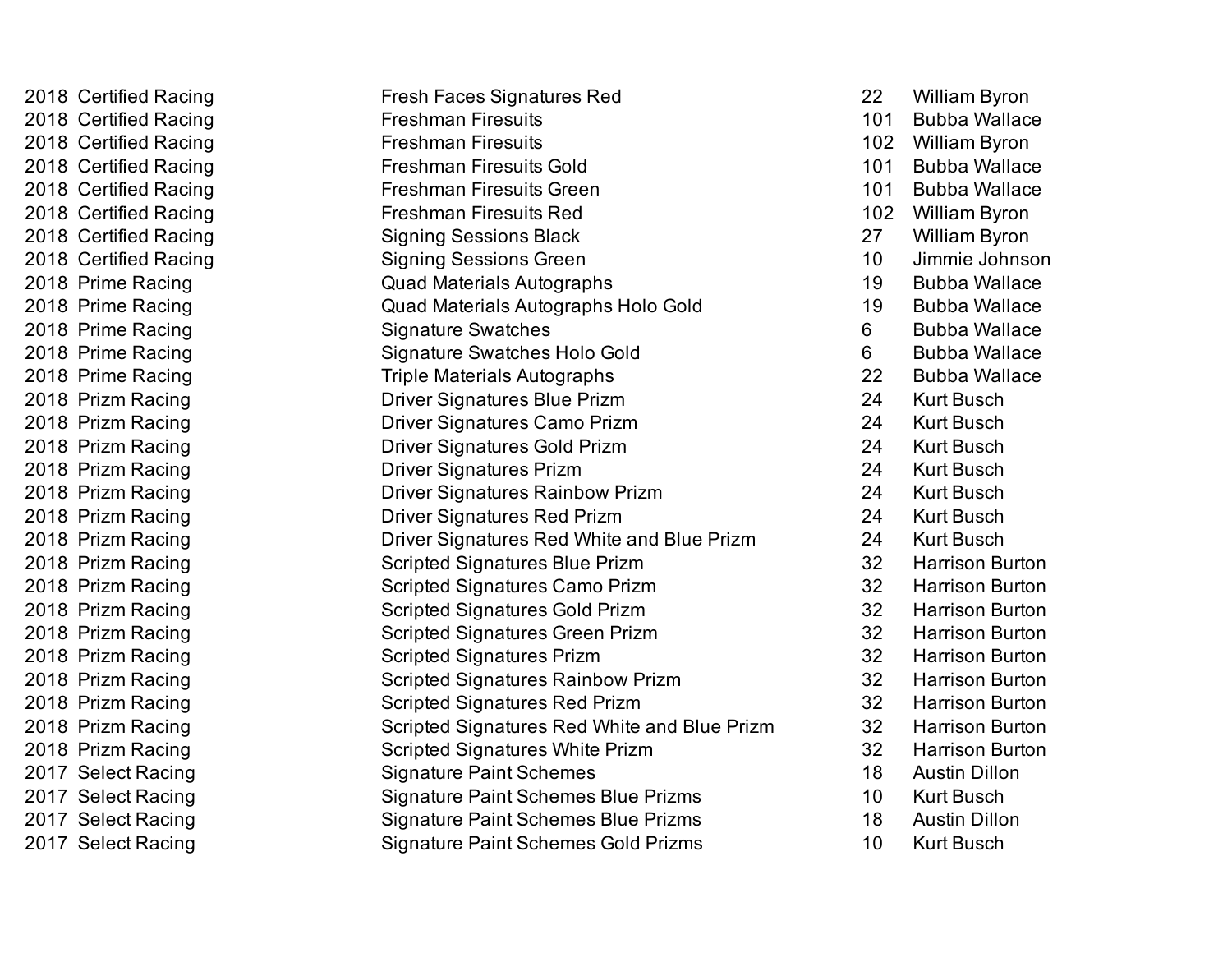| 2017 Select Racing | <b>Signature Paint Schemes Gold Prizms</b>       | 18              | <b>Austin Dillon</b> |
|--------------------|--------------------------------------------------|-----------------|----------------------|
| 2017 Select Racing | <b>Signature Paint Schemes Red Prizms</b>        | 10 <sup>°</sup> | <b>Kurt Busch</b>    |
| 2017 Select Racing | <b>Signature Paint Schemes Red Prizms</b>        | 18              | <b>Austin Dillon</b> |
| 2017 Select Racing | <b>Signature Swatches</b>                        | 3               | <b>Austin Dillon</b> |
| 2017 Select Racing | <b>Signature Swatches</b>                        | 28              | <b>Kurt Busch</b>    |
| 2017 Select Racing | <b>Signature Swatches Gold Prizms</b>            | 3 <sup>1</sup>  | <b>Austin Dillon</b> |
| 2017 Select Racing | <b>Signature Swatches Gold Prizms</b>            | 28              | <b>Kurt Busch</b>    |
| 2017 Select Racing | <b>Signature Swatches Tie-Dye Prizms</b>         | $\mathbf{3}$    | <b>Austin Dillon</b> |
| 2017 Select Racing | <b>Signature Swatches Tie-Dye Prizms</b>         | 28              | <b>Kurt Busch</b>    |
| 2017 Select Racing | <b>Signature Swatches Triples</b>                | 3 <sup>1</sup>  | <b>Austin Dillon</b> |
| 2017 Select Racing | <b>Signature Swatches Triples</b>                | 17              | <b>Kurt Busch</b>    |
| 2017 Select Racing | Signature Swatches Triples Checkered Flag Prizms | 3               | <b>Austin Dillon</b> |
| 2017 Select Racing | <b>Signature Swatches Triples Gold Prizms</b>    | 3               | <b>Austin Dillon</b> |
| 2017 Select Racing | <b>Signature Swatches Triples Gold Prizms</b>    | 17              | <b>Kurt Busch</b>    |
| 2017 Select Racing | <b>Signature Swatches Triples Tie-Dye Prizms</b> | 3               | <b>Austin Dillon</b> |
| 2017 Select Racing | <b>Signature Swatches Triples Tie-Dye Prizms</b> | 17              | <b>Kurt Busch</b>    |
| 2017 Select Racing | <b>Signature Swatches Triples White Prizms</b>   | 3 <sup>1</sup>  | <b>Austin Dillon</b> |
| 2017 Select Racing | Signature Swatches Triples White Prizms          | 17              | <b>Kurt Busch</b>    |
| 2017 Select Racing | <b>Signature Swatches White Prizms</b>           | $3\phantom{.}$  | <b>Austin Dillon</b> |
| 2017 Select Racing | <b>Signature Swatches White Prizms</b>           | 28              | <b>Kurt Busch</b>    |
| 2017 Torque Racing | <b>Combo Materials Signatures</b>                | 3               | Denny Hamlin         |
| 2017 Torque Racing | Combo Materials Signatures                       | 7               | Kurt Busch           |
| 2017 Torque Racing | <b>Combo Materials Signatures</b>                | 8               | Kyle Larson          |
| 2017 Torque Racing | <b>Combo Materials Signatures Blue</b>           | 3               | Denny Hamlin         |
| 2017 Torque Racing | <b>Combo Materials Signatures Blue</b>           | $\overline{7}$  | Kurt Busch           |
| 2017 Torque Racing | <b>Combo Materials Signatures Green</b>          | 7               | <b>Kurt Busch</b>    |
| 2017 Torque Racing | Combo Materials Signatures Red                   | $\overline{7}$  | <b>Kurt Busch</b>    |
| 2017 Torque Racing | Jumbo Firesuit Signatures                        | 18              | <b>Kurt Busch</b>    |
| 2017 Torque Racing | Jumbo Firesuit Signatures Blue                   | $\overline{7}$  | Denny Hamlin         |
| 2017 Torque Racing | Jumbo Firesuit Signatures Green                  | 7               | Denny Hamlin         |
| 2017 Torque Racing | Jumbo Firesuit Signatures Green                  | $9\,$           | Erik Jones           |
| 2017 Torque Racing | Jumbo Firesuit Signatures Purple                 | 7               | Denny Hamlin         |
| 2017 Torque Racing | Jumbo Firesuit Signatures Purple                 | 9               | Erik Jones           |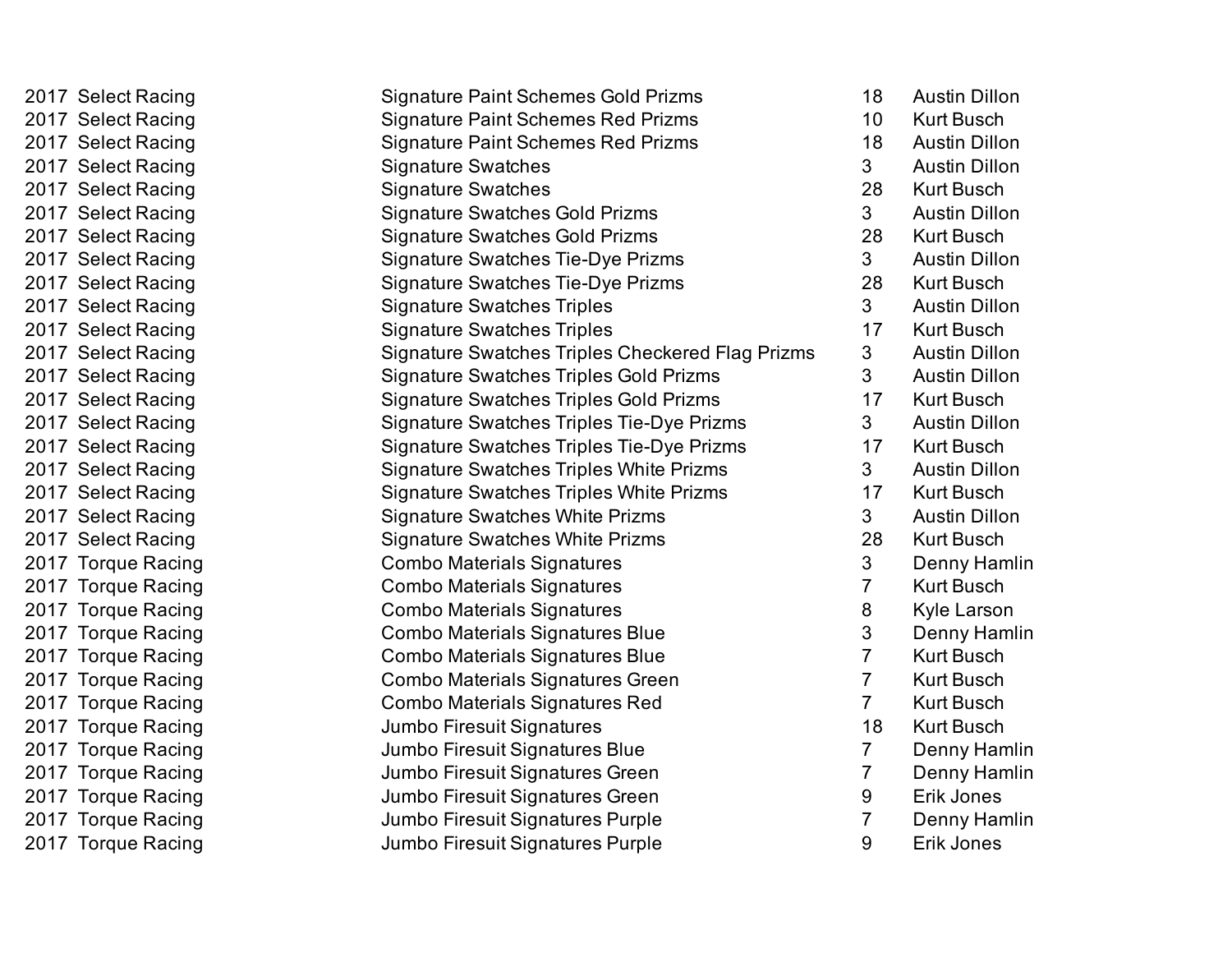| 2017 Torque Racing             | Jumbo Firesuit Signatures Red                  | $\mathbf{7}$ | Denny Hamlin        |
|--------------------------------|------------------------------------------------|--------------|---------------------|
| 2017 Torque Racing             | Jumbo Firesuit Signatures Red                  | 9            | Erik Jones          |
| 2017 Torque Racing             | Jumbo Tire Signatures                          | 13           | Kyle Larson         |
| 2017 Torque Racing             | Jumbo Tire Signatures Purple                   | 13           | Kyle Larson         |
| 2017 Torque Racing             | Jumbo Tire Signatures Red                      | 13           | Kyle Larson         |
| 2017 Torque Racing             | <b>Silhouettes Firesuit Signatures</b>         | 13           | Erik Jones          |
| 2017 Torque Racing             | <b>Silhouettes Firesuit Signatures</b>         | 19           | <b>Carl Edwards</b> |
| 2017 Torque Racing             | <b>Silhouettes Firesuit Signatures Blue</b>    | 13           | Erik Jones          |
| 2017 Torque Racing             | <b>Silhouettes Firesuit Signatures Blue</b>    | 19           | <b>Carl Edwards</b> |
| 2017 Torque Racing             | Silhouettes Firesuit Signatures Green          | 13           | Erik Jones          |
| 2017 Torque Racing             | <b>Silhouettes Firesuit Signatures Purple</b>  | 9            | Ty Dillon           |
| 2017 Torque Racing             | <b>Silhouettes Firesuit Signatures Red</b>     | $9\,$        | Ty Dillon           |
| 2017 Torque Racing             | <b>Silhouettes Firesuit Signatures Red</b>     | 13           | Erik Jones          |
| 2017 Torque Racing             | <b>Silhouettes Sheet Metal Signatures</b>      | 21           | <b>Kyle Larson</b>  |
| 2017 Torque Racing             | Silhouettes Sheet Metal Signatures Blue        | 17           | Ty Dillon           |
| 2017 Torque Racing             | Silhouettes Sheet Metal Signatures Blue        | 21           | Kyle Larson         |
| 2017 Torque Racing             | Silhouettes Sheet Metal Signatures Green       | 21           | Kyle Larson         |
| 2017 Torque Racing             | Silhouettes Sheet Metal Signatures Red         | 21           | Kyle Larson         |
|                                |                                                |              | <b>Carl Edwards</b> |
| 2017 National Treasures Racing | <b>Booklet - Dual Signature Materials</b>      | 1            | Greg Biffle         |
|                                |                                                |              | <b>Carl Edwards</b> |
| 2017 National Treasures Racing | Booklet - Dual Signature Materials Gold        | 1            | Greg Biffle         |
|                                |                                                |              | <b>Carl Edwards</b> |
| 2017 National Treasures Racing | Booklet - Dual Signature Materials Green       | 1            | Greg Biffle         |
|                                |                                                |              | <b>Carl Edwards</b> |
| 2017 National Treasures Racing | Booklet - Dual Signature Materials Holo Gold   | 1            | Greg Biffle         |
|                                |                                                |              | <b>Carl Edwards</b> |
| 2017 National Treasures Racing | Booklet - Dual Signature Materials Holo Silver | 1            | Greg Biffle         |
| 2017 National Treasures Racing | <b>Dual Firesuit Signatures</b>                | 5            | <b>Clint Bowyer</b> |
| 2017 National Treasures Racing | Dual Firesuit Signatures Black                 | 5            | <b>Clint Bowyer</b> |
| 2017 National Treasures Racing | <b>Dual Firesuit Signatures Gold</b>           | 5            | <b>Clint Bowyer</b> |
| 2017 National Treasures Racing | Dual Firesuit Signatures Green                 | 5            | <b>Clint Bowyer</b> |
| 2017 National Treasures Racing | Dual Firesuit Signatures Printing Plates Black | 5            | <b>Clint Bowyer</b> |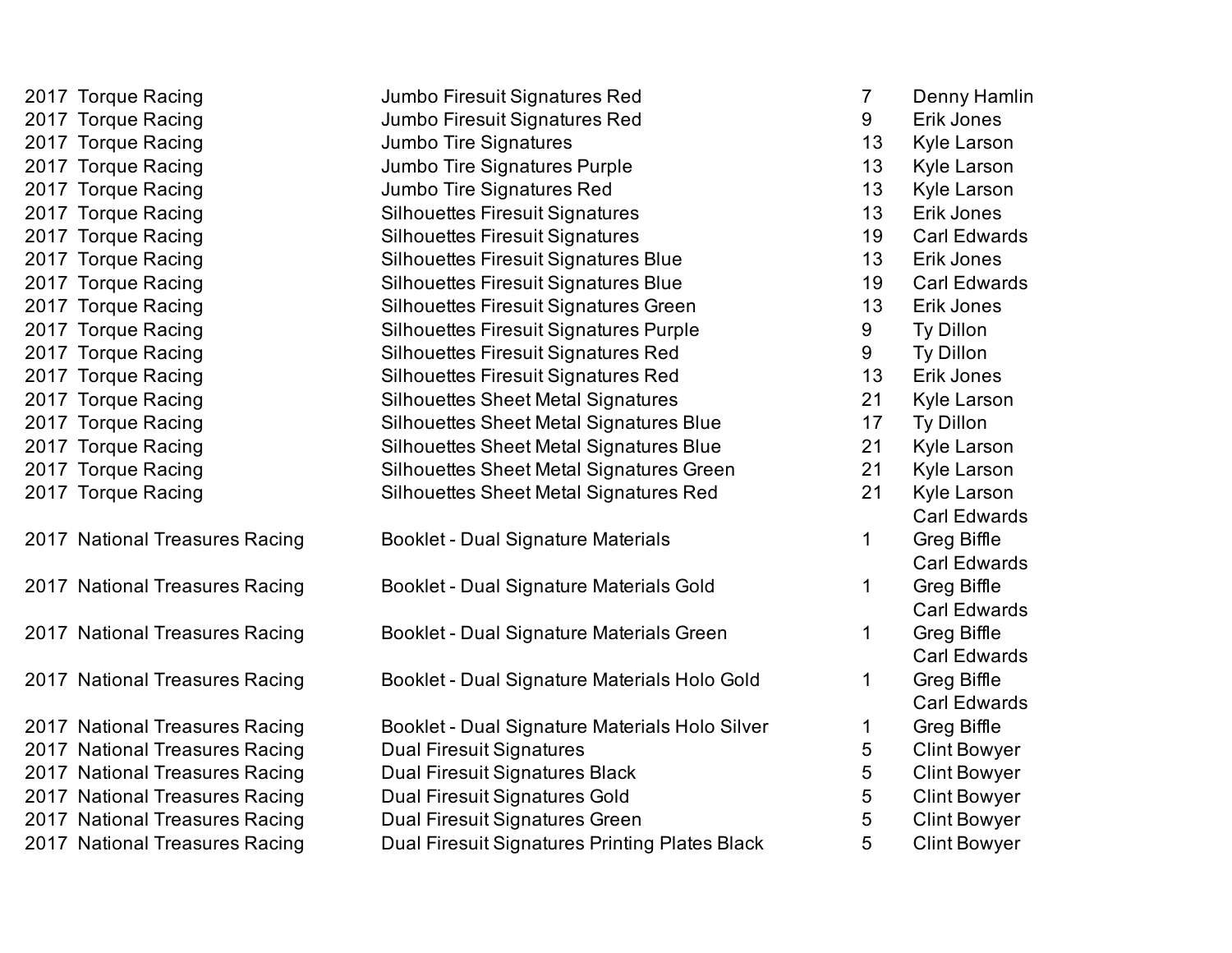| 2017 National Treasures Racing | <b>Dual Sheet Metal Signatures</b>            | 4              | <b>Clint Bowyer</b>    |
|--------------------------------|-----------------------------------------------|----------------|------------------------|
| 2017 National Treasures Racing | <b>Dual Sheet Metal Signatures Gold</b>       | 4              | <b>Clint Bowyer</b>    |
| 2017 National Treasures Racing | Dual Sheet Metal Signatures Green             | 4              | <b>Clint Bowyer</b>    |
| 2017 National Treasures Racing | Dual Sheet Metal Signatures Holo Gold         | $\overline{4}$ | <b>Clint Bowyer</b>    |
| 2017 National Treasures Racing | Dual Sheet Metal Signatures Holo Silver       | $\overline{4}$ | <b>Clint Bowyer</b>    |
|                                |                                               |                | <b>Kevin Harvick</b>   |
| 2016 National Treasures Racing | Dual Signature Booklets (2 Drivers)           | 10             | <b>Kurt Busch</b>      |
|                                |                                               |                | <b>Carl Edwards</b>    |
| 2016 National Treasures Racing | Dual Signature Booklets (2 Drivers)           | 12             | Matt Kenseth           |
|                                |                                               |                | <b>Carl Edwards</b>    |
| 2016 National Treasures Racing | Dual Signature Booklets Gold                  | 12             | Matt Kenseth           |
| 2016 National Treasures Racing | Jumbo Firesuit Signatures                     | $\overline{4}$ | <b>Carl Edwards</b>    |
| 2016 National Treasures Racing | Jumbo Firesuit Signatures Gold                | 16             | <b>Kurt Busch</b>      |
| 2016 National Treasures Racing | Jumbo Firesuit Signatures Silver              | 16             | <b>Kurt Busch</b>      |
| 2016 National Treasures Racing | <b>Legendary Signatures</b>                   | $\overline{4}$ | <b>Rick Hendrick</b>   |
| 2016 National Treasures Racing | <b>Signature Firesuit Materials</b>           | 16             | <b>Kurt Busch</b>      |
| 2016 National Treasures Racing | <b>Signature Firesuit Materials Silver</b>    | 16             | <b>Kurt Busch</b>      |
| 2016 National Treasures Racing | <b>Signature Quad Materials Gold</b>          | 16             | <b>Kurt Busch</b>      |
| 2016 National Treasures Racing | <b>Signature Quad Materials Silver</b>        | $\overline{4}$ | <b>Carl Edwards</b>    |
| 2016 National Treasures Racing | <b>Signature Sheet Metal Materials</b>        | 16             | <b>Kurt Busch</b>      |
| 2016 National Treasures Racing | <b>Signature Sheet Metal Materials Silver</b> | 16             | <b>Kurt Busch</b>      |
|                                |                                               |                | <b>Darrell Waltrip</b> |
|                                |                                               |                | <b>Bobby Labonte</b>   |
|                                |                                               |                | <b>Kurt Busch</b>      |
|                                |                                               |                | Kyle Busch             |
|                                |                                               |                | <b>Terry Labonte</b>   |
| 2016 National Treasures Racing | Six Signature Booklets (6 Drivers)            | 5              | <b>Michael Waltrip</b> |
|                                |                                               |                | <b>Darrell Waltrip</b> |
|                                |                                               |                | <b>Bobby Labonte</b>   |
|                                |                                               |                | <b>Kurt Busch</b>      |
|                                |                                               |                | Kyle Busch             |
|                                |                                               |                | <b>Terry Labonte</b>   |
| 2016 National Treasures Racing | Six Signature Booklets Gold                   | 5              | <b>Michael Waltrip</b> |
|                                |                                               |                |                        |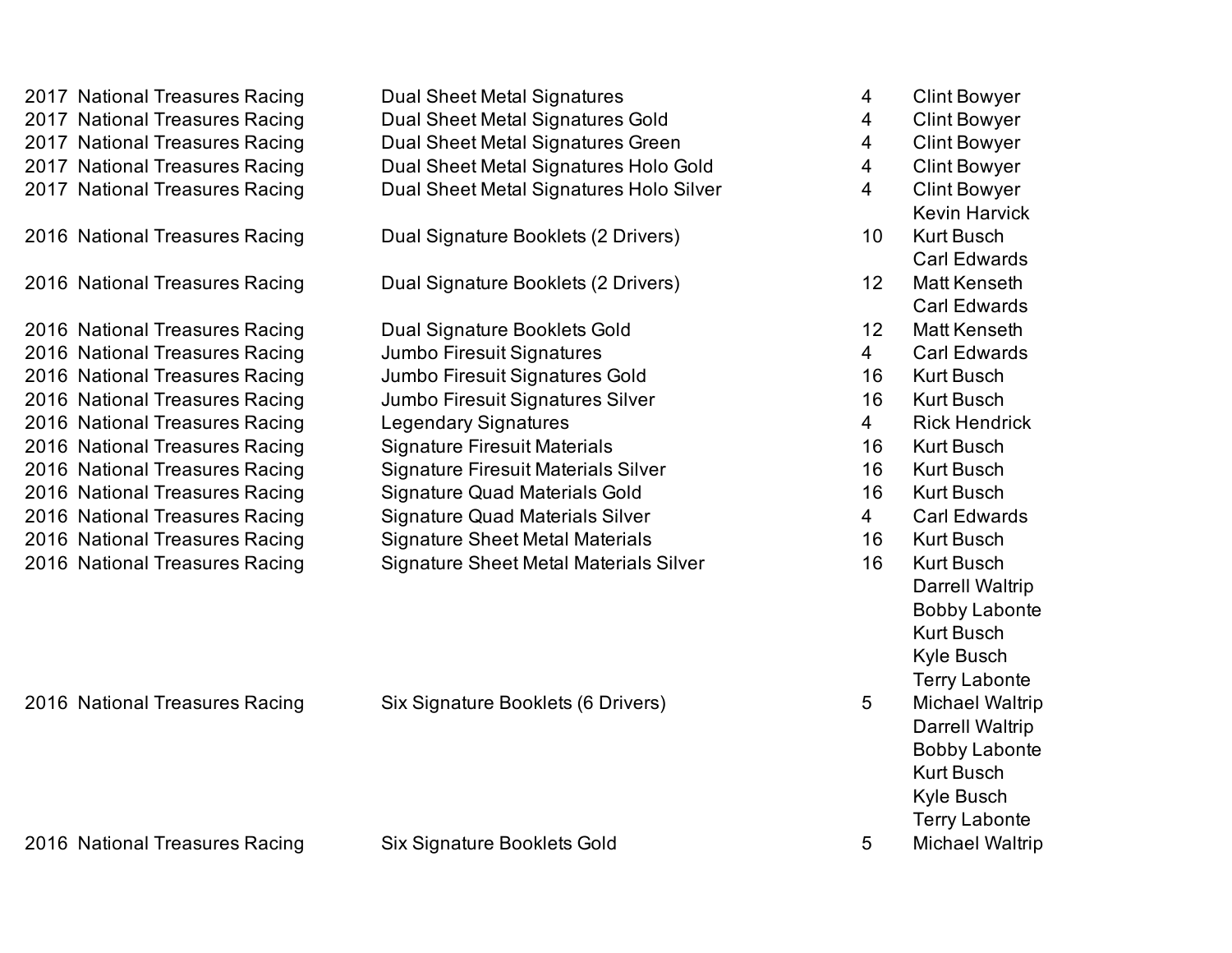2016 National Treasures Racing Timelines Signatures Gold 7 Kurt Busch 2016 National Treasures Racing The Winning Signatures Black The State Carl Edwards 2018 National Treasures Soccer Century Collection Material Autographs 22 Robin van Persie 2018 National Treasures Soccer Century Collection Material Autographs 7 Luka Modric 2018 National Treasures Soccer Century Collection Material Autographs 28 Renato Sanches 2018 National Treasures Soccer Century Collection Material Autographs 29 Alvaro Morata 2018 National Treasures Soccer Century Collection Material Autographs 5 Arturo Vidal 2018 National Treasures Soccer Century Collection Material Autographs 26 Cristiano Ronaldo 2018 National Treasures Soccer Century Collection Material Autographs 4 Neymar Jr 2018 National Treasures Soccer Century Collection Material Autographs 27 Pepe 2018 National Treasures Soccer Century Collection Material Autographs Bronze 27 Pepe 2018 National Treasures Soccer Century Collection Material Autographs Bronze 22 Robin van Persie 2018 National Treasures Soccer Century Collection Material Autographs Bronze 28 Renato Sanches 2018 National Treasures Soccer Century Collection Material Autographs Bronze 29 Alvaro Morata 2018 National Treasures Soccer Century Collection Material Autographs Gold 29 Alvaro Morata 2018 National Treasures Soccer Century Collection Material Autographs Gold 4 Neymar Jr 2018 National Treasures Soccer Century Collection Material Autographs Gold 26 Cristiano Ronaldo 2018 National Treasures Soccer Century Collection Material Autographs Gold 5 Arturo Vidal 2018 National Treasures Soccer Century Collection Material Autographs Gold 27 Pepe 2018 National Treasures Soccer Century Collection Material Autographs Gold 28 Renato Sanches 2018 National Treasures Soccer Century Collection Material Autographs Platinum 27 Pepe 2018 National Treasures Soccer Colossal Jersey Autographs 26 Pepe 2018 National Treasures Soccer Colossal Jersey Autographs 3 Arturo Vidal 2018 National Treasures Soccer Colossal Jersey Autographs 9 Gianluigi Buffon 2018 National Treasures Soccer Colossal Jersey Autographs 12 Alvaro Morata 2018 National Treasures Soccer Colossal Jersey Autographs 2 Neymar Jr 2018 National Treasures Soccer Colossal Jersey Autographs 22 Karim Benzema 2018 National Treasures Soccer Colossal Jersey Autographs 5 Luka Modric 2018 National Treasures Soccer Colossal Jersey Autographs 11 Cristiano Ronaldo 2018 National Treasures Soccer Colossal Jersey Autographs 20 Renato Sanches 2018 National Treasures Soccer Colossal Jersey Autographs Bronze 12 Alvaro Morata 2018 National Treasures Soccer Colossal Jersey Autographs Bronze 10 Robin van Persie 2018 National Treasures Soccer Colossal Jersey Autographs Bronze 20 Renato Sanches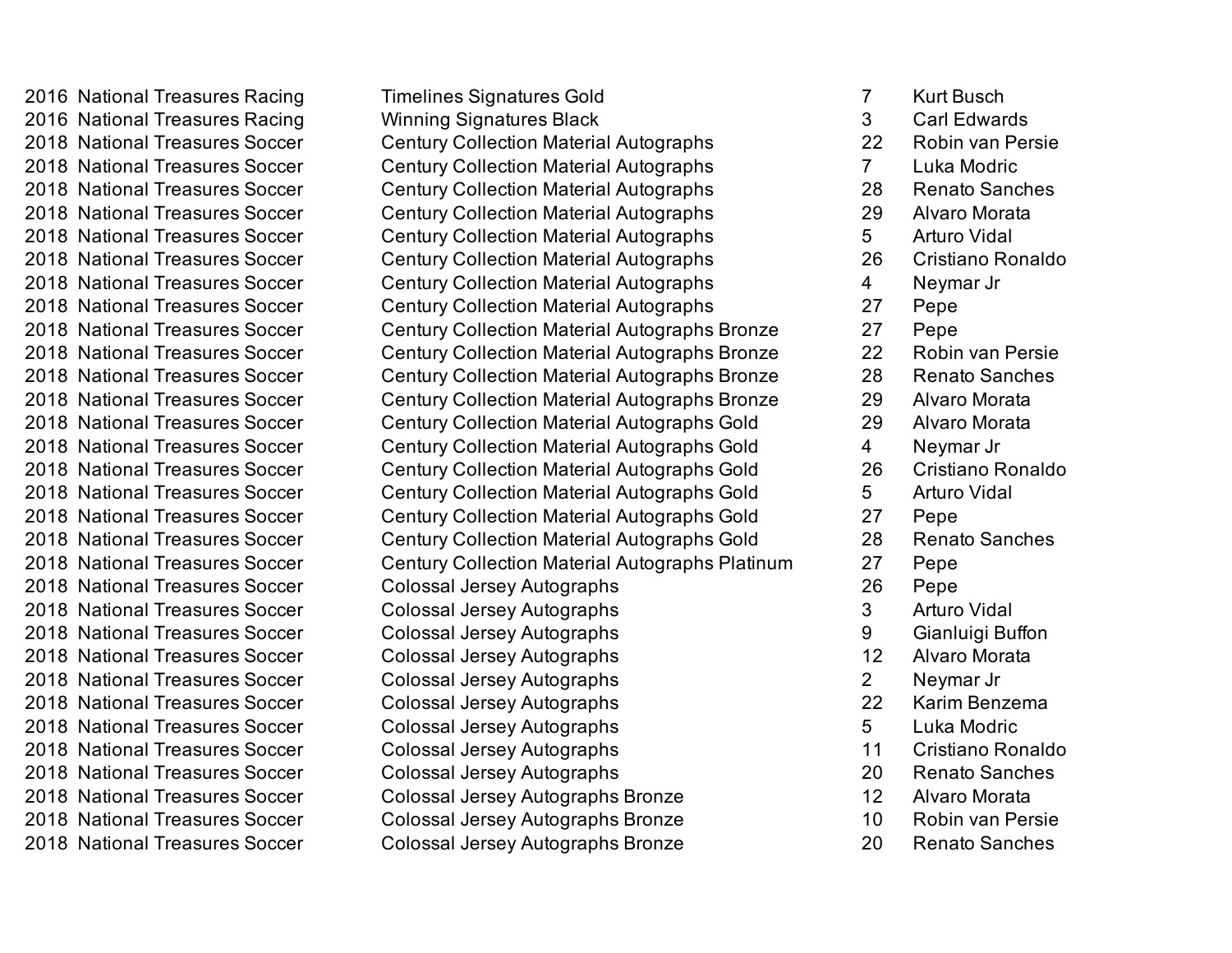2018 National Treasures Soccer Colossal Jersey Autographs Gold 2018 National Treasures Soccer Colossal Jersey Autographs Gold 2018 National Treasures Soccer Colossal Jersey Autographs Gold 2018 National Treasures Soccer Colossal Jersey Autographs Gold 2018 National Treasures Soccer Colossal Jersey Autographs Gold

2018 National Treasures Soccer Debut Signatures 2018 National Treasures Soccer Debut Signatures Bronze 2018 National Treasures Soccer Debut Signatures Bronze 2018 National Treasures Soccer Debut Signatures Gold 2018 National Treasures Soccer Debut Signatures Gold 2018 National Treasures Soccer Debut Signatures

2018 National Treasures Soccer Colossal Jersey Autographs Bronze 2018 National Treasures Soccer Colossal Jersey Autographs Bronze 2018 National Treasures Soccer Colossal Jersey Autographs Bronze 2018 National Treasures Soccer Colossal Jersey Autographs Platinum

2018 National Treasures Soccer Debut Signatures Photo Variation 2018 National Treasures Soccer Debut Signatures Photo Variation 2018 National Treasures Soccer Debut Signatures Photo Variation Bronze 2018 National Treasures Soccer Debut Signatures Photo Variation Bronze 2018 National Treasures Soccer Debut Signatures Photo Variation Gold 2018 National Treasures Soccer International Treasures Material Autographs 2018 National Treasures Soccer International Treasures Material Autographs 2018 National Treasures Soccer International Treasures Material Autographs 2018 National Treasures Soccer International Treasures Material Autographs 2018 National Treasures Soccer International Treasures Material Autographs 2018 National Treasures Soccer International Treasures Material Autographs Bronze 2018 National Treasures Soccer International Treasures Material Autographs Bronze 2018 National Treasures Soccer International Treasures Material Autographs Bronze 2018 National Treasures Soccer International Treasures Material Autographs Bronze 2018 National Treasures Soccer International Treasures Material Autographs Bronze 2018 National Treasures Soccer International Treasures Material Autographs Bronze 26 Bastian Schweinsteiger 2018 National Treasures Soccer International Treasures Material Autographs Gold

| 5              | Luka Modric             |
|----------------|-------------------------|
| $\overline{c}$ | Neymar Jr               |
| 3              | <b>Arturo Vidal</b>     |
| 12             | Alvaro Morata           |
| 10             | <b>Robin van Persie</b> |
| $\overline{c}$ | Neymar Jr               |
| 26             | Pepe                    |
| 5              | Luka Modric             |
| 26             | Pepe                    |
|                | <b>Quincy Promes</b>    |
| 28             | <b>Quincy Promes</b>    |
| 10             | <b>Victor Moses</b>     |
| 10             | <b>Victor Moses</b>     |
| 28             | <b>Quincy Promes</b>    |
| 28             | <b>Quincy Promes</b>    |
| 10             | <b>Victor Moses</b>     |
| 10             | <b>Victor Moses</b>     |
| 28             | <b>Quincy Promes</b>    |
| 10             | <b>Victor Moses</b>     |
| 28             | <b>Quincy Promes</b>    |
| 28             | <b>Quincy Promes</b>    |
| 9              | <b>Hector Bellerin</b>  |
| 35             | <b>Clint Dempsey</b>    |
| 10             | Karim Benzema           |
| 33             | Sergio Ramos            |
| 6              | Cristiano Ronaldo       |
| 10             | Karim Benzema           |
| 35             | <b>Clint Dempsey</b>    |
| 33             | Sergio Ramos            |
| 9              | <b>Hector Bellerin</b>  |
| 6              | Cristiano Ronaldo       |
| 26             | Bastian Schweinsteig    |
| 9              | <b>Hector Bellerin</b>  |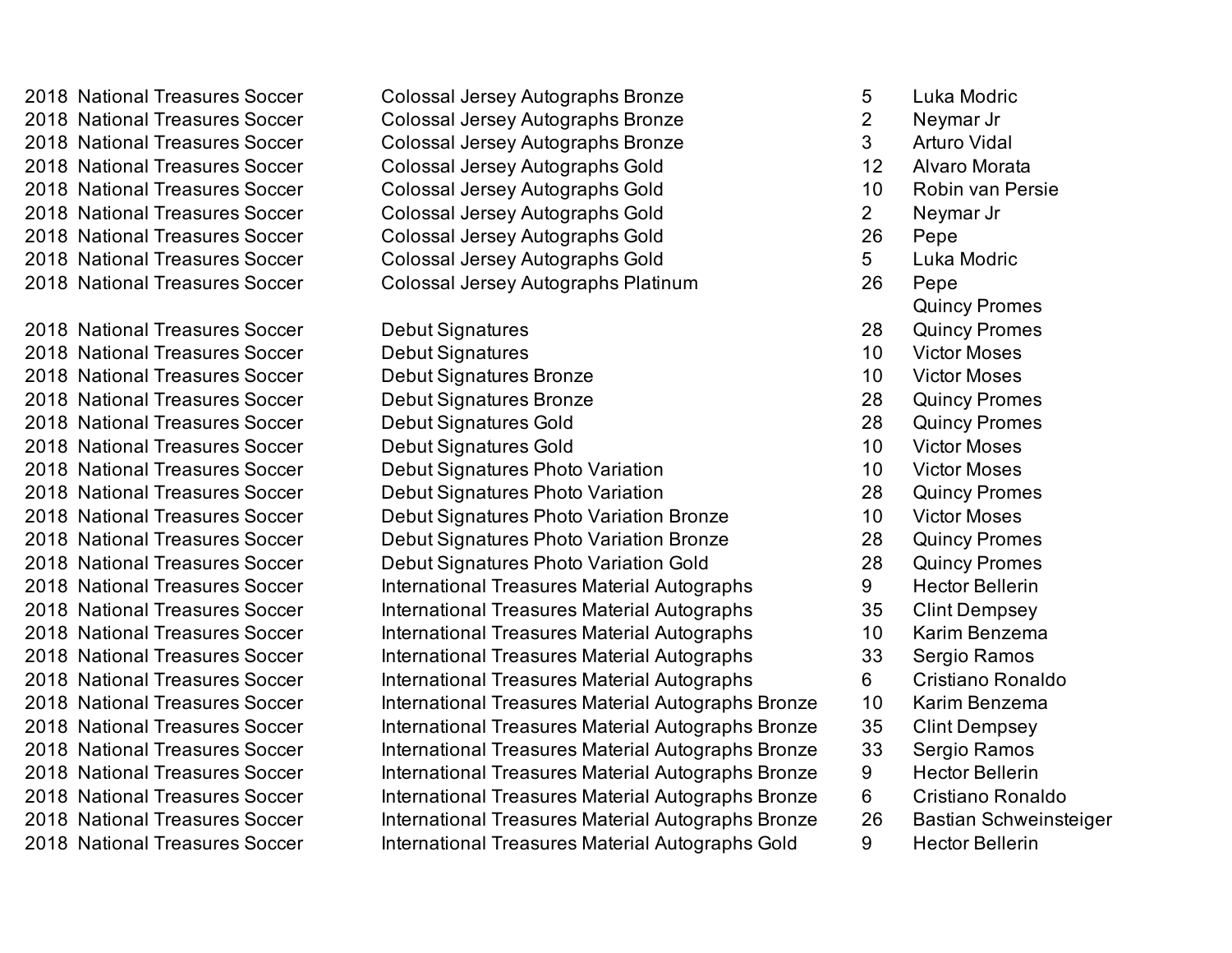2018 National Treasures Soccer International Treasures Material Autographs Gold 10 Karim Benzema 2018 National Treasures Soccer **International Treasures Material Autographs Gold** 35 Clint Dempsey 2018 National Treasures Soccer **International Treasures Material Autographs Gold** 26 Bastian Schweinsteiger 2018 National Treasures Soccer **International Treasures Material Autographs Platinum** 26 Bastian Schweinsteiger 2018 National Treasures Soccer Lasting Legacies 23 Robin van Persie 2018 National Treasures Soccer Lasting Legacies 9 Bastian Schweinsteiger 2018 National Treasures Soccer Lasting Legacies 22 Sergio Ramos 2018 National Treasures Soccer Lasting Legacies 2 Davor Suker 2018 National Treasures Soccer Lasting Legacies Bronze 23 Robin van Persie 2018 National Treasures Soccer Lasting Legacies Bronze 22 Sergio Ramos 2018 National Treasures Soccer Lasting Legacies Bronze **Community 19** Bastian Schweinsteiger 2018 National Treasures Soccer Lasting Legacies Bronze 2 Davor Suker 2018 National Treasures Soccer Lasting Legacies Gold 23 Robin van Persie 2018 National Treasures Soccer Lasting Legacies Platinum 23 Robin van Persie 2018 National Treasures Soccer Star Swatch Signatures 14 Neymar Jr 2018 National Treasures Soccer Treasured Tags Autographs **4 Australian Automat Australian** Australian Australian 2018 National Treasures Soccer Unparalleled 4 Neymar Jr 2018 National Treasures Soccer Unparalleled 27 Pepe 2018 National Treasures Soccer Unparalleled 61 Sergio Ramos 2018 National Treasures Soccer Unparalleled 39 Karim Benzema 2018 National Treasures Soccer Unparalleled 28 Renato Sanches 2018 National Treasures Soccer Chiperalleled 54 Bastian Schweinsteiger 2018 National Treasures Soccer Unparalleled 74 Hector Bellerin 2018 National Treasures Soccer Unparalleled 6 Arturo Vidal 2018 National Treasures Soccer and Unparalleled 63 Clint Dempsey 2018 National Treasures Soccer Unparalleled 26 Cristiano Ronaldo 2017 Immaculate Collection Soccer Boot Signatures 2017 1 Alessio Romagnoli 2017 Immaculate Collection Soccer Celebration Signatures **7** Arturo Vidal 2017 Immaculate Collection Soccer Celebration Signatures **19 Carlos Vela** 2017 Immaculate Collection Soccer Celebration Signatures 1 and 1 alfred Finnbogason 2017 Immaculate Collection Soccer Celebration Signatures 5 Antoine Griezmann 2017 Immaculate Collection Soccer Immaculate Moments 7 Arturo Vidal 2017 Immaculate Collection Soccer Ink 1999 and 2 Alfred Finnbogason

- 
- 
- 
- 
- 
- 
- 
- 
- 
- 
- 
- 
- 
- 
- 
- 
- 
- 
- 
- 
- 
- 
- 
- 
- 
- 
- 
- 
- 
- 
- 
- 
-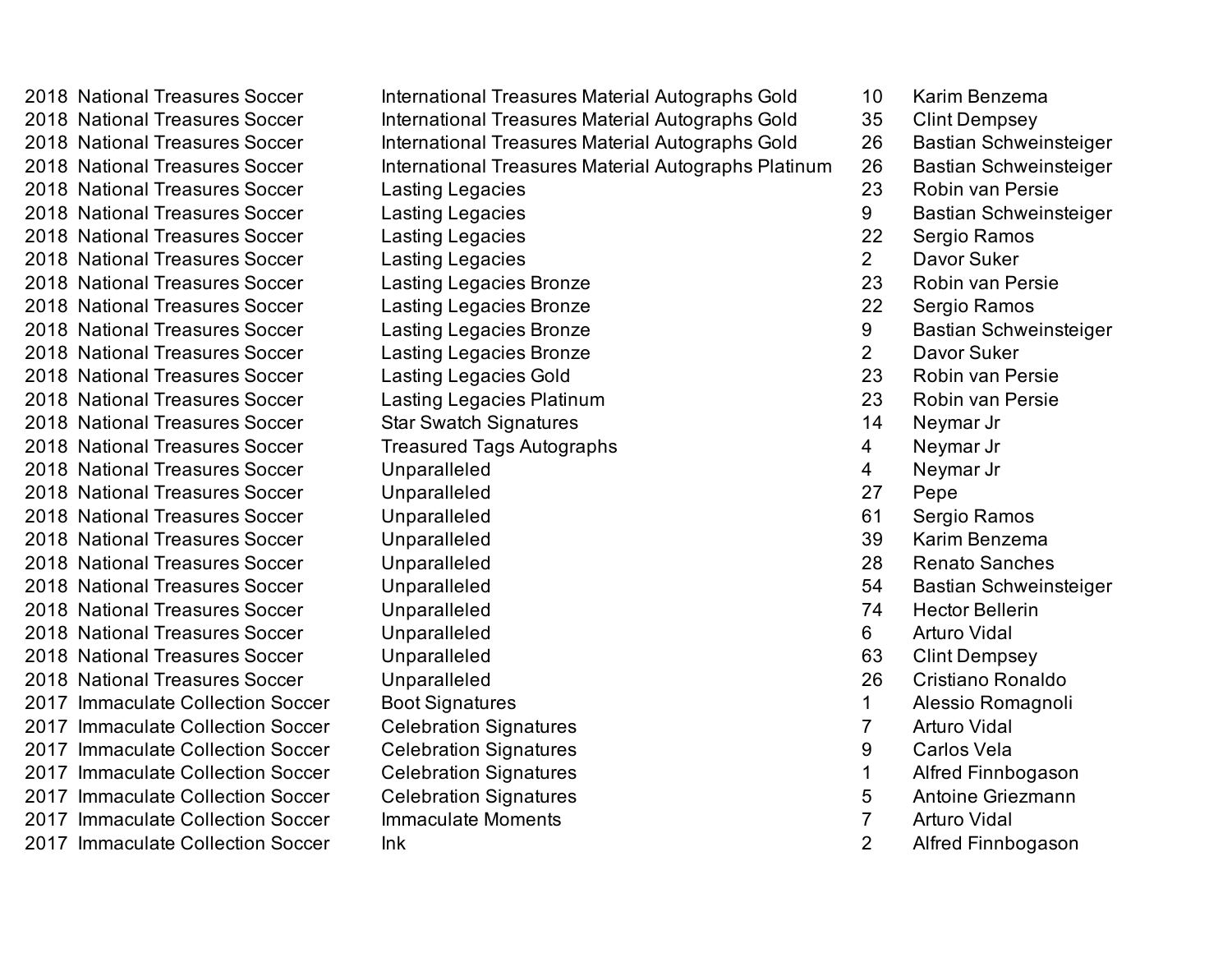2017 Immaculate Collection Soccer Ink 17 Eric Bailly 2017 Immaculate Collection Soccer Ink 1 Alessio Romagnoli 2017 Immaculate Collection Soccer Ink 7 Antoine Griezmann 2017 Immaculate Collection Soccer Ink 10 Carlos Vela 2017 Immaculate Collection Soccer Ink 33 William Carvalho 2017 Immaculate Collection Soccer Modern Marks 1 Alessio Romagnoli 2017 Immaculate Collection Soccer Modern Marks 20 Eric Bailly 2017 Immaculate Collection Soccer Modern Marks 2 Alfred Finnbogason 2017 Immaculate Collection Soccer Modern Marks 10 Carlos Vela 2017 Immaculate Collection Soccer Modern Marks Gold 54 James Rodriguez 2017 Immaculate Collection Soccer Modern Marks Gold 7 Antoine Griezmann 2017 Immaculate Collection Soccer Modern Marks Gold 10 Carlos Vela 2017 Immaculate Collection Soccer Modern Marks Gold 1 Alessio Romagnoli 2017 Immaculate Collection Soccer Modern Marks Gold 2 Alfred Finnbogason 2017 Immaculate Collection Soccer Modern Marks Platinum 2 Alfred Finnbogason 2017 Immaculate Collection Soccer Patch Autographs 43 James Rodriguez 2017 Immaculate Collection Soccer Patch Autographs 35 Alessio Romagnoli 2017 Immaculate Collection Soccer Patch Autographs Bronze 35 Alessio Romagnoli 2017 Immaculate Collection Soccer Patch Autographs Jersey Number 35 Alessio Romagnoli 2017 Immaculate Collection Soccer Premium Patch Autographs 41 James Rodriguez 2017 Immaculate Collection Soccer Shadowbox Signatures 11 Carlos Vela 2017 Immaculate Collection Soccer Shadowbox Signatures 6 and 18 Antoine Griezmann 2017 Immaculate Collection Soccer Shadowbox Signatures 2017 100 21 Eric Bailly 2017 Immaculate Collection Soccer Team Tag Autographs 39 James Rodriguez 2017 Nobility Soccer Crescent Signatures 2 Freddie Ljungberg 2017 Nobility Soccer Crescent Signatures 14 Alessandro Nesta 2017 Nobility Soccer Crescent Signatures 24 Bobby Charlton 2017 Nobility Soccer Crescent Signatures 34

2017 Nobility Soccer Crescent Signatures 38 Paolo Maldini 2017 Nobility Soccer Crescent Signatures Bronze 2 Freddie Ljungberg 2017 Nobility Soccer Crescent Signatures Bronze 14 Alessandro Nesta 2017 Nobility Soccer Crescent Signatures Bronze 24 Bobby Charlton

- 
- 

- 
- 
- 
- 
- 
- 
- 
- 
- 
- 
- 
- 
- 
- 
- 
- 
- 
- 
- 
- 
- 
- 
- Gabriel Batistuta
- Gabriel Batistuta
- 
- 
- 
-